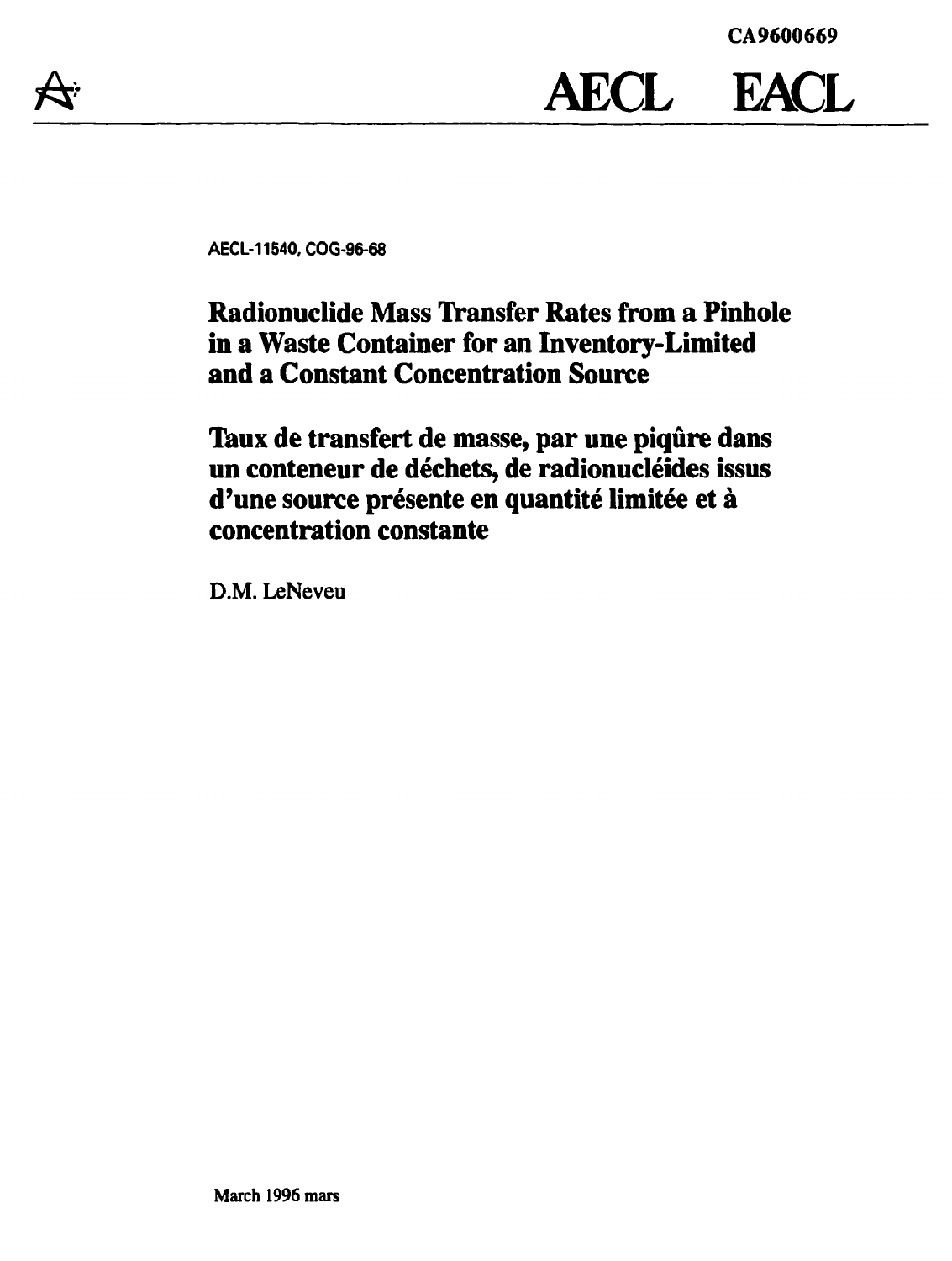

# RADIONUCLIDE MASS TRANSFER RATES FROM A PINHOLE IN A WASTE CONTAINER FOR AN INVENTORY-LIMITED AND A CONSTANT CONCENTRATION SOURCE

by

D.M. LeNeveu

AECL Whiteshell Laboratories Pinawa, Manitoba, Canada ROE 1L0 1996

> AECL-11540 COQ-96-68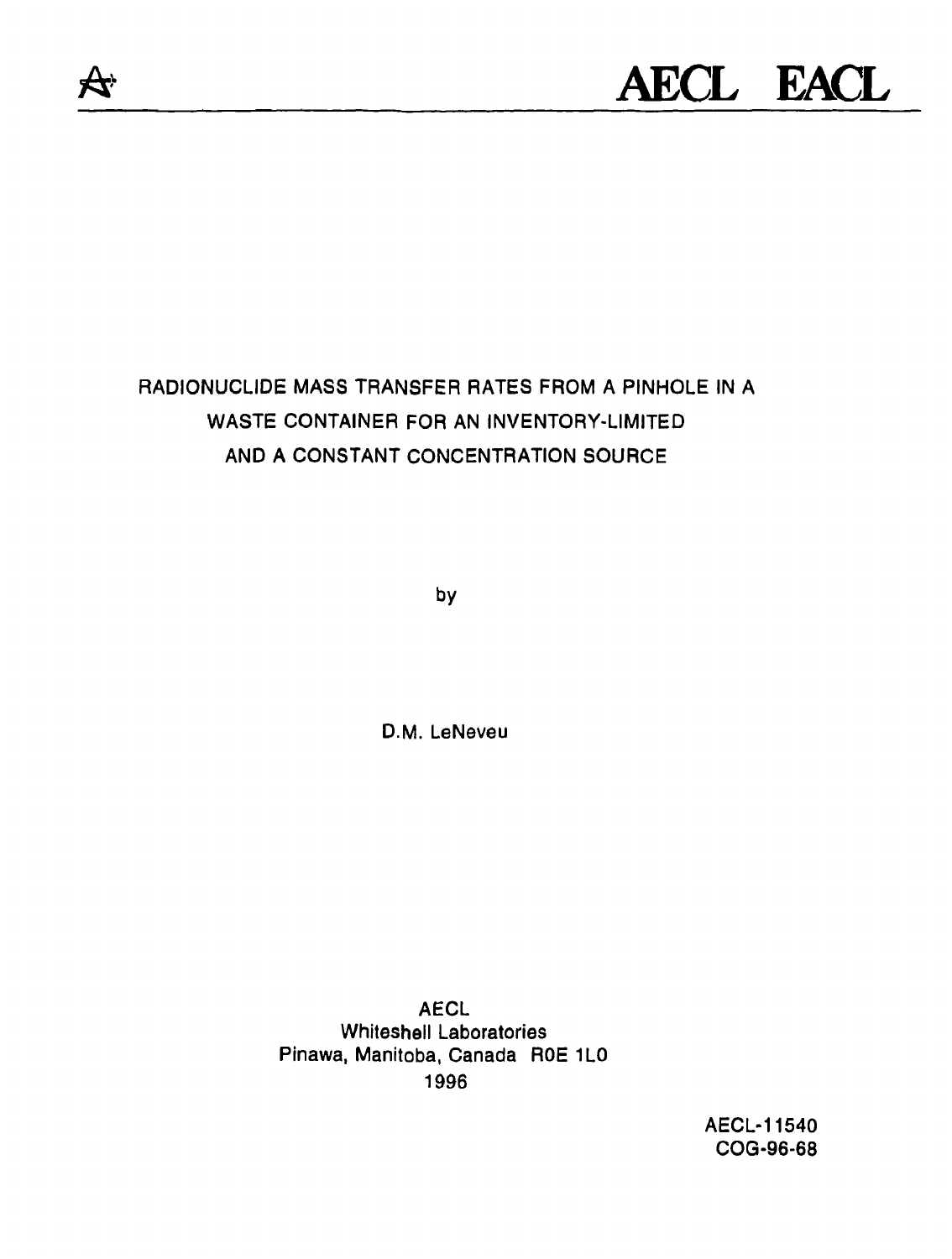

# RADIONUCLIDE MASS TRANSFER RATES FROM A PINHOLE IN A WASTE CONTAINER FOR AN INVENTORY-LIMITED AND A CONSTANT CONCENTRATION SOURCE

by

D.M. LeNeveu

## ABSTRACT

Analytical solutions for transient and steady state diffusive mass transfer rates from a pinhole in a waste container are developed for constant concentration and inventory-limited source conditions. Mass transport in three media are considered, inside the pinhole (medium 2), outside the container (medium 3) and inside the container (medium 1). Simple equations are developed for radionuclide mass transfer rates from a pinhole. It is shown that the medium with the largest mass transfer resistance need only be considered to provide a conservative estimate of mass transfer rates.

> AECL Whiteshell Laboratories Pinawa, Manitoba, Canada ROE 1L0 1996

> > AECL-11540 COG-96-68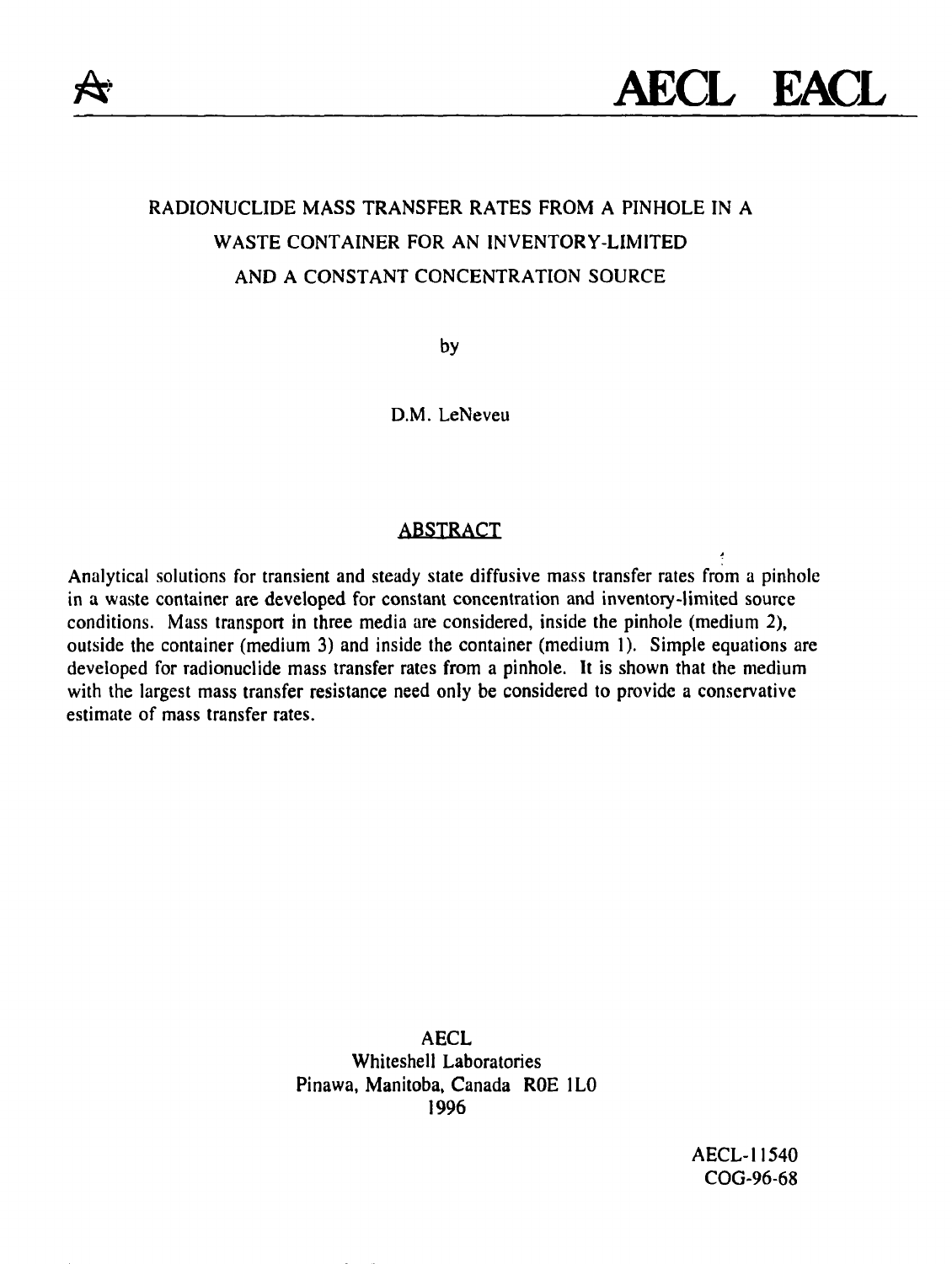

# TAUX DE TRANSFERT DE MASSE, PAR UNE PIQÛRE DANS UN CONTENEUR DE DÉCHETS, DE RADIONUCLÉIDES ISSUS D'UNE SOURCE PRÉSENTE EN QUANTITÉ LIMITÉE ET À CONCENTRATION CONSTANTE

par

D.M. LeNcveu

# RESUME

L'auteur élabore dans la présente communication des calculs analytiques du taux de transfert de masse par diffusion, en régime slationnaire et transitoire, par une piqûre dans un conteneur de déchets, à partir d'une source en quantité limitée et de concentration constante. Le transport de masse est pris en compte dans trois milieux : à l'intérieur de la piqûre (milieu 2), à l'extérieur du conteneur (milieu 3) et à l'intérieur du conteneur (milieu I). La représentation du taux de transfert de masse par une piqûre est établie par des équations simples. On démontre qu'il suffit de tenir compte du milieu offrant la plus grande résistance au transfert de masse pour produire des estimations prudentes des taux de transfert de masse.

> EACL Laboratoires de Whiteshell Pinawa (Manitoba) Canada ROE IL0 19%

> > AECL-11540 COG-96-68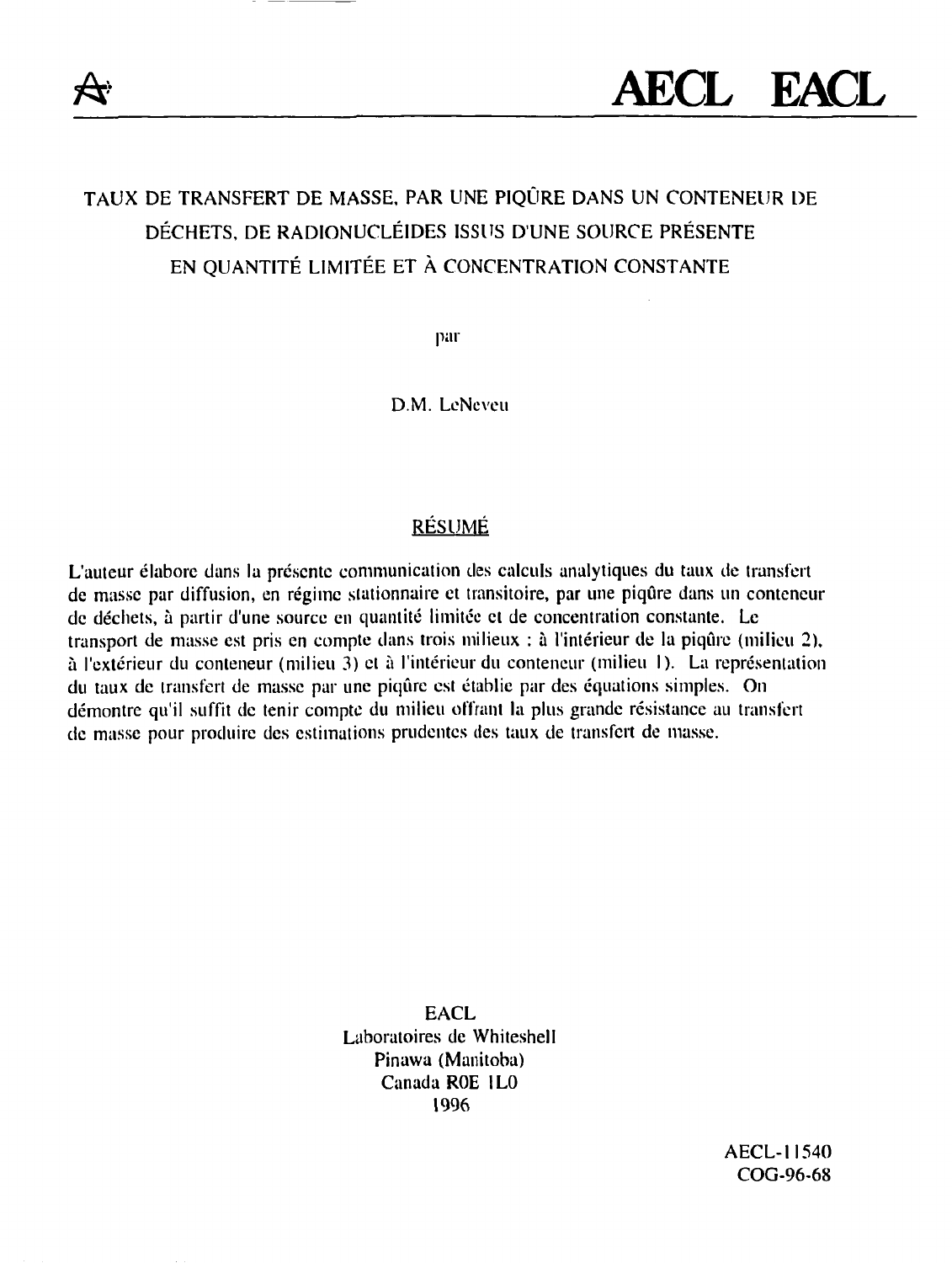# **CONTENTS**

**Page**

 $\ddot{\phantom{a}}$ 

| 1. | <b>INTRODUCTION</b>                                                                | $\mathbf{I}$   |
|----|------------------------------------------------------------------------------------|----------------|
| 2. | <b>MASS TRANSPORT INSIDE THE PINHOLE (MEDIUM 2)</b>                                | $\overline{2}$ |
|    | 2.1<br><b>SYSTEM DESCRIPTION</b>                                                   |                |
|    | 2.2<br>MASS TRANSPORT THROUGH THE PINHOLE FOR                                      |                |
|    | AN INVENTORY-LIMITED SOURCE                                                        | 4              |
|    | 2.3<br>MASS TRANSPORT THROUGH THE PINHOLE FOR<br>A CONSTANT CONCENTRATION SOURCE   | 6              |
|    |                                                                                    |                |
| 3. | MASS TRANSPORT OUTSIDE THE PINHOLE (MEDIUM 3)                                      |                |
|    | MASS TRANSPORT OUTSIDE THE PINHOLE FOR<br>3.1                                      |                |
|    | AN INVENTORY-LIMITED SOURCE                                                        | $\overline{7}$ |
|    | 3.2<br>MASS TRANSPORT OUTSIDE THE CONTAINER FOR                                    |                |
|    | <b>CONSTANT CONCENTRATION</b>                                                      | 9              |
|    | 3.3<br>INVENTORY-LIMITED RELEASE DETERMINED FROM<br>PSEUDO-STEADY STATE CONDITIONS | 12             |
|    | PREFERRED FORMULATION FOR INVENTORY-LIMITED<br>3.4                                 |                |
|    | RELEASE OUTSIDE THE CONTAINER                                                      | 12             |
| 4. | <b>MASS TRANSFER RESISTANCE</b>                                                    | 14             |
| 5. | <b>MULTIPLE HOLES</b>                                                              | 15             |
| 6. | <b>CONCLUSION</b>                                                                  | 15             |
|    | <b>ACKNOWLEDGEMENT</b>                                                             | 16             |
|    | <b>REFERENCES</b>                                                                  | 16             |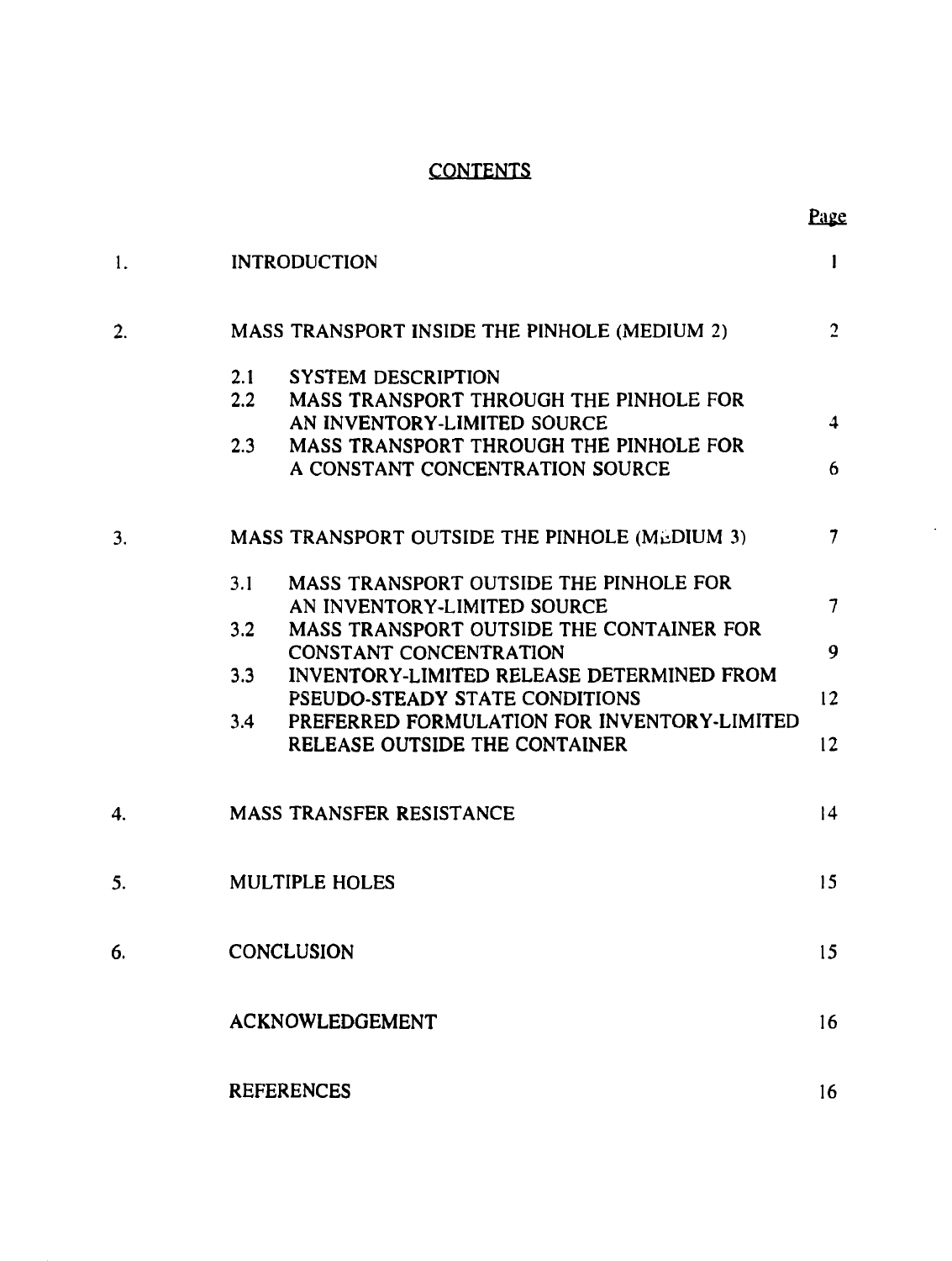#### 1. INTRODUCTION

Concepts for the geological disposal of radioactive waste usually include isolation of the waste inside a durable container. Fabrication defects could cause a small number of these containers to have pinholes through which radionuclides could escape. Several studies have been done on the mass transfer of radionuclides through holes in waste containers. Rae (1985) developed equations for steady state mass transfer rate for a two medium case, one inside the container and the other, outside. Chambré et al. (1986) developed analytical equations for steady state mass transport for a single medium, external to the container, for differing hole geometries and developed asymptotic approximations to transient transport. Radioactive decay was treated explicitly only by Chambré et al. (1986). DePaoli and Scott (1993) developed a numerical model for the two medium case for both transient and steady state conditions. They emphasized the importance of the mass transport properties internal to the container in determining the overall mass transfer rate from a pinhole. Pescatore and Sastre (1988) considered the effects of multiple holes under steady state conditions. They examined mass transport inside the pinhole, inside the container and outside the container for the same medium throughout.

This study differs from the above-mentioned studies in that mass transport of radionuclides is developed considering the properties of the interior of the pinhole (medium 2), the exterior of the container (medium 3) and the interior of the container (medium 1), for both transient and steady state conditions, and for two types of source boundary conditions, inventory-limited and constant concentration. The inventory-limited boundary condition applies to readily leachable radionuclides that would be released to the interior of the container soon after ingress of water. The constant concentration boundary condition applies to radionuclides whose concentrations in the water inside the container are determined by their solubility.

In this study, expressions for both transient and steady state mass transfer rates for inventory-limited and constant concentration source boundary conditions are developed. An inventory-limited boundary condition refers to an initial deposition of a radionuclide in the medium that becomes depleted by mass transport from the medium. First, mass transport through the pinhole is considered assuming that the mass transfer resistance inside and outside the container are negligible in comparison. This means that the concentration will be spatially uniform inside the container and that concentration appearing at the exit from the pinhole will be quickly transported away. Secondly, mass transport outside the pinhole is considered assuming the mass transfer resistance inside the container and the pinhole are negligible in comparison. This means that the concentration will be spatially uniform inside the container and inside the pinhole. Although mass transport inside and outside the pinhole are considered separately, the equations for the medium with the largest mass transfer resistance can be used for the overall mass transfer rate from the pinhole. This approach is accurate when the mass transfer resistance of one medium is much larger than the mass transfer resistances of the other media and gives an overestimate of maximum mass transfer rates otherwise. In waste management studies, where compliance is measured quantitatively with respect to regulatory criteria, using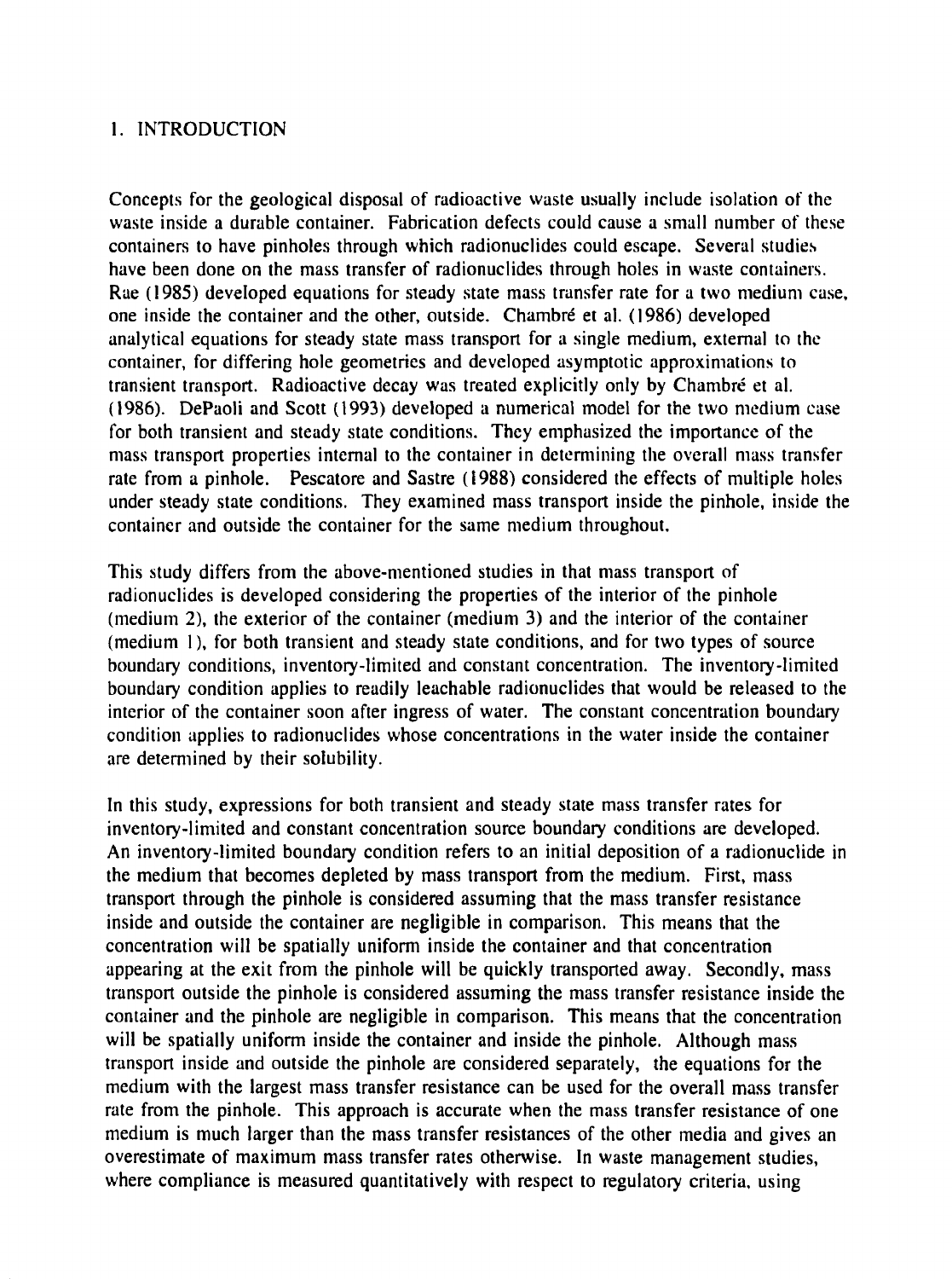overestimates of mass transfer rates is called a conservative approximation (Goodwin et al. 1994) and is normally considered to be acceptable provided that the overestimate is not unreasonably large. Finally, using the concept of addition of mass transfer resistances, an expression is obtained for pseudo-steady state conditions that applies to all the media in the system simultaneously.

Radioactive decay of a single radionuclide is accounted for, but not for a decay chain. If mass transport for a decay chain is of interest, it could be assumed that the influence of a precursor on mass transfer release rates are small. This is a reasonable assumption because the residency times of a radionuclide in the very small distances inside the pinhole or in the region of influence around the pinhole are likely to be so small that ingrowth would not have a large effect on concentration gradients except for radionuclides with very short half-lives. Such radionuclides are normally considered to be in secular equilibrium with a parent and their mass transfer rates can be determined directly from the parent (Goodwin et al. 1994).

# 2. MASS TRANSPORT INSIDE THE PINHOLE (MEDIUM 2)

# 2.1 SYSTEM DESCRIPTION

The assumed geometry of the pinhole is illustrated in Figure 1.

Mass transfer rates from a tortuous pinhole with a smaller cross-section at some points along the length are likely to be smaller than from a pinhole with the simplified geometry of Figure 1. Thus it should be conservative to simplify the geometry as shown in Figure 1 provided the largest cross sectional area along the length of the pinhole is used.

It is assumed that the entire system shown in Figure 1 is water saturated. The mass transport media in the system would depend on the particular waste container emplacement design. Medium 1, inside the container, could be a porous infilling material such as glass beads or sand, or the container could be unfilled. Medium 2, inside the pinhole, could be unfilled or be filled with porous corrosion product or extruded backfilling material. Medium 3, outside the container, would be a porous backfilling material such as a mixture of clay and sand.

If the concentration inside the pinhole is considered to be uniform in directions perpendicular to the axis of the hole, then the one-dimensional mass balance equation can be used for the simplified geometry of Figure 1:

$$
K_2 \frac{\partial C}{\partial t} = D_2 \frac{\partial^2 C}{\partial x^2} - \lambda \quad K_2 C \,.
$$
 (1)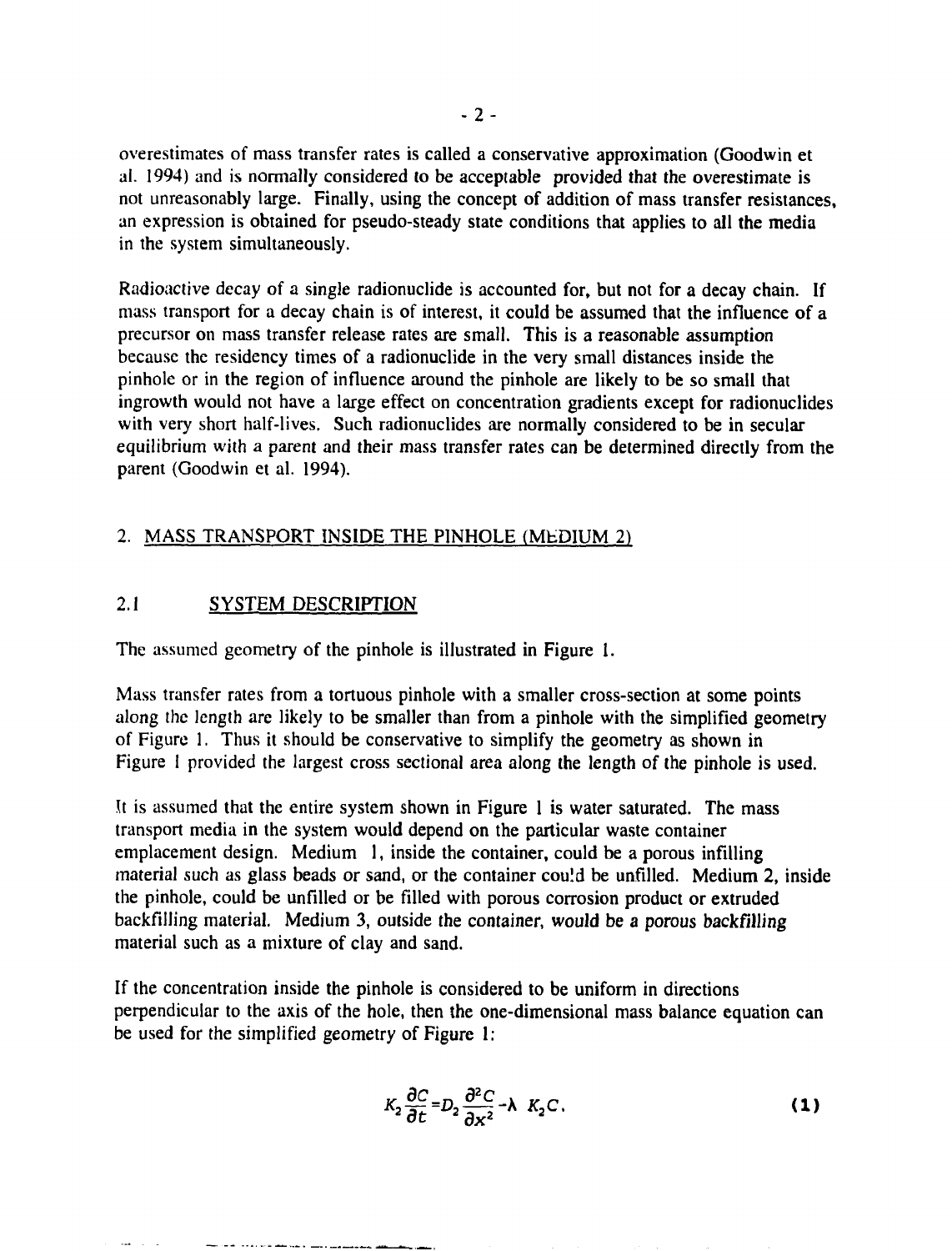

FIGURE 1: Side View of the Pinhole.

Here,  $C(x,t)$  is the concentration of radionuclides in the pore water in the pinhole,  $D_2$  is the total intrinsic diffusion coefficient (Cook 1988) in the pinhole,  $K_2$  is the radionuclide capacity factor (Oscarson 1994) in the pinhole,  $\lambda$  is the radionuclide decay constant, x is the distance along the axis of the pinhole,  $t$  is time and the subscript, 2, indicates medium 2. In terms of more fundamental parameters, the total intrinsic diffusion coefficient,  $D_{\rho}$  in the absence of surface diffusion, can be expressed as: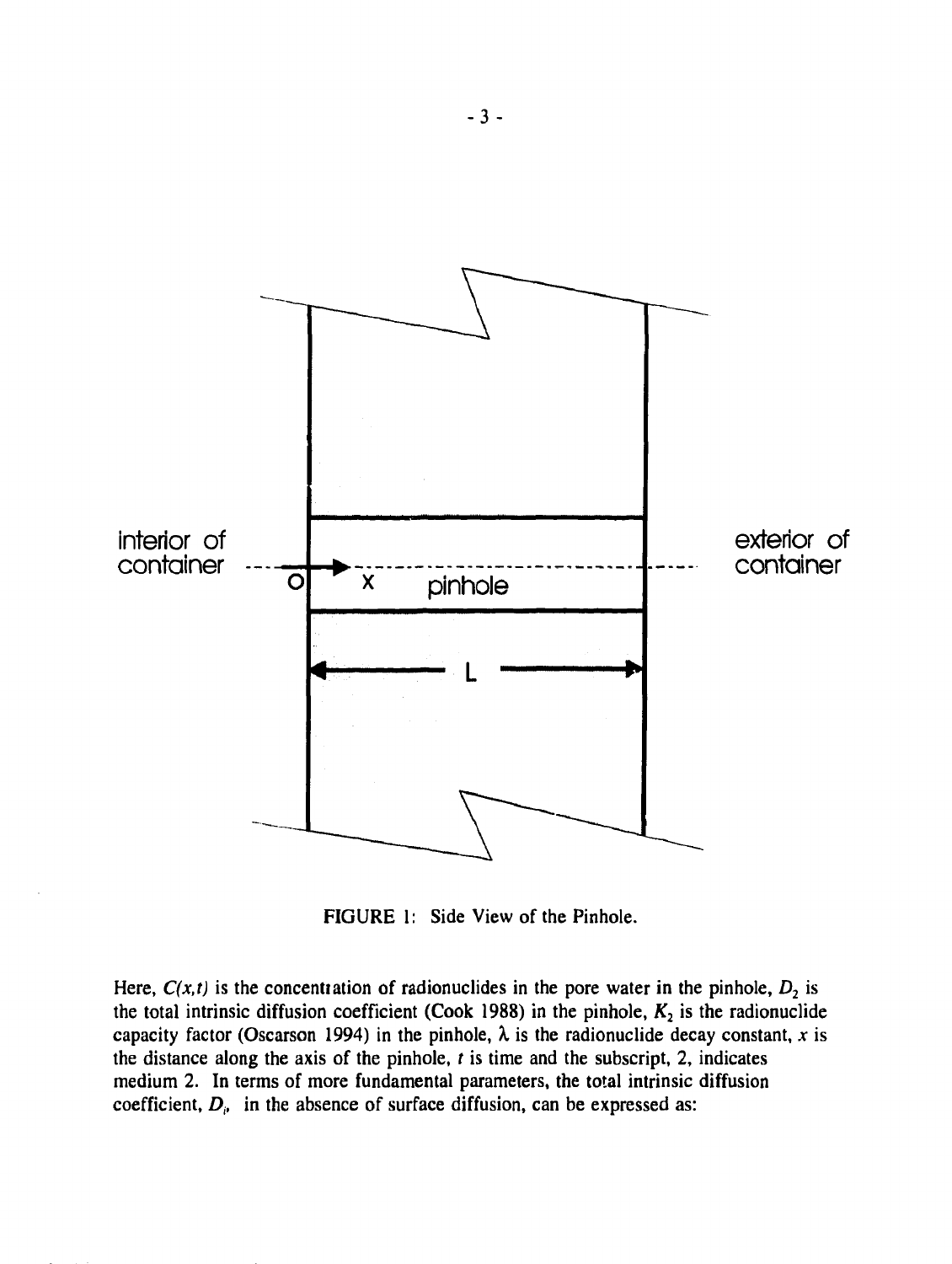$$
D_i = D_{pi} \mathbf{\eta}_{ei} \tag{2}
$$

where  $D_{pi}$  is the pore diffusion coefficient,  $\eta_{ei}$  is the porosity available for diffusion and *i* is the index for the medium, with  $i=1$  referring to the medium inside the container,  $i=2$ referring to the medium inside the pinhole and,  $i=3$  referring to the medium outside the container. The capacity factor,  $K_i$ , can be expressed an:

$$
K_i = \bigcap_{i \in I} \bigcap_{i} K_{di}
$$
 (3)

where  $\rho_i$  is the bulk dry density of the medium and  $K_{di}$  is the radionuclide distribution coefficient (Oscarson 1994, Cook 1988).

Inside the pinhole and elsewhere, it is assumed that the fluid motion is negligible so that convective transport can be ignored.

#### 2.2 MASS TRANSPORT THROUGH THE PINHOLE FOR AN INVENTORY-LIMITED SOURCE

An inventory-limited source refers to a finite amount of radionuclide, *I*, uniformly distributed inside the container at  $t=0$ . The radionuclide is distributed between two phases with part in aqueous solution and the remainder sorbed onto the solid surfaces inside the container. Assuming the mass transfer resistance inside the pinhole is much larger than inside the container the radionuclide remains uniformly distributed such that there is no spatial variation of concentration inside the container.

For an inventory-limited source for mass transport inside the pinhole, the boundary condition at *x=0* is:

$$
K_1 V \frac{\partial C}{\partial t} = D_2 \frac{\partial C}{\partial x} A - \lambda K_1 V C.
$$
 (4)

Here, *V* is the internal volume of the container, *A* is the cross-sectional area of the pinhole and  $K_i$ , is the capacity factor in medium 1. In the absence of sorption, the void volume inside the container is given by,  $K_tV$ . Note that, even though mass transport is considered in medium 2 only, parameters pertaining to the interior of the container (medium 1) appear through the application of the boundary condition.

Assuming the mass transfer resistance inside the pinhole is much larger than outside the container, mass appearing at the exit of the hole will quickly diffuse away. Accordingly, the boundary condition at  $x=L$ , where L is the length of the pinhole, is: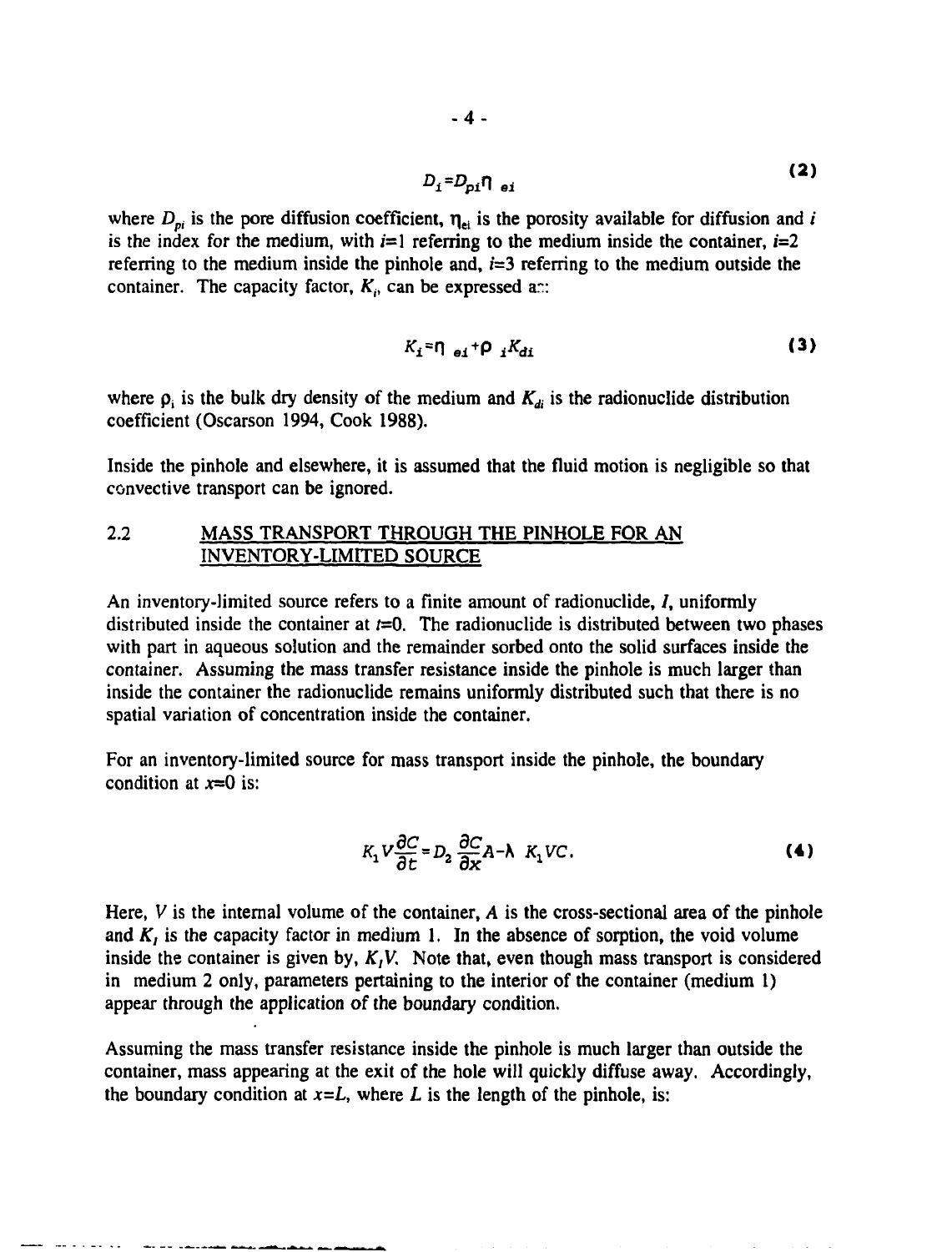$$
C(L, t) = 0.
$$

The initial condition at  $t=0$  in the pinhole is:

$$
C(0,0) = \frac{I}{K_1 V}, \quad C(x,0) = 0, \quad x > 0.
$$
 (6)

The radionuclide mass transfer rate from the pinhole,  $F_2(L,t)$ , can be determined from:

$$
F_2(L, t) = -D_2 A \frac{\partial C}{\partial x} \big|_{x=L}.
$$
 (7)

The solution for  $F_2(L,t)$  can be determined by standard methods (Carslaw and Jaeger 1959),

$$
F_{2}(L, t) = \frac{2D_{2}AI}{L} \sum_{k=1}^{n} \frac{\beta_{k} \exp\left(-\frac{\beta_{k}^{2}D_{2}t}{L^{2}K_{2}} - \lambda t\right)}{\left(LAK_{2} + K_{1}V\right) \sin\left(\beta_{k}\right) + K_{1}V\beta_{k} \cos\left(\beta_{k}\right)}
$$
(8)

where  $\beta_k$  are all the positive roots, in increasing order, of:

$$
\beta \tan (\beta) = \frac{K_2 L A}{VK_1} \,. \tag{9}
$$

If  $K_2LA/(VK_1) \ll 1$  then  $\beta_k$  can be approximated by:

$$
\beta_{k} = \delta_{k1} \sqrt{\frac{K_{2}LA}{K_{1}V}} + (k-1) \pi, \qquad k \ge 1
$$
 (10)

Here,  $\delta_{kj}$  is the Kronecker delta. For  $t > L^2 K_2/D_2$  and  $K_2AL/(K_1 V) \ll 1$ ,  $F_2(L,t)$  reduces to:

$$
F_2(L, t) = \frac{D_2 A I}{K_1 V L} \exp\left(-\frac{D_2 A t}{K_1 V L} - \lambda t\right) \,. \tag{11}
$$

For small times,  $t \leq L^2 K_2/D_2$ , the mass transfer rate as predicted by Equation (8) will be less than that given by the evaluation of Equation (11) during the duration of the transient  $(0 < i \leq L^2K\sqrt{D_2}$ ) because the radionuclide takes some time to diffuse down the length of the pinhole. For most waste management studies the duration of the transient is too short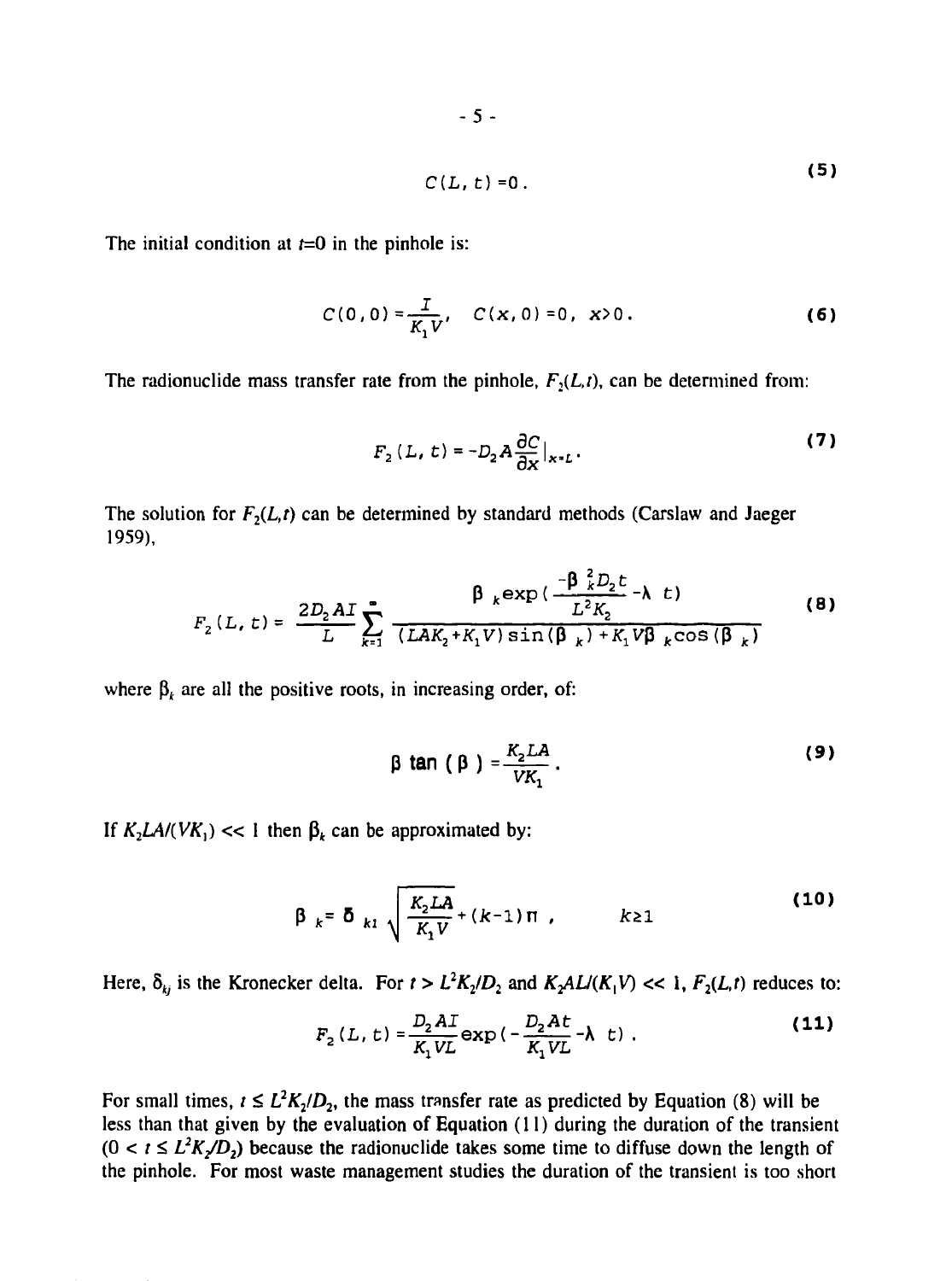to be of any consequence; thus the use of Equation (11) throughout the entire time domain should be adequate. Should it be of interest to evaluate the transient behaviour more exactly, Equation (8) could, in principle, be used. However, Equation (8) converges very slowly during the transient time domain. It would be more practical to numerically invert (Talbot 1979) the Laplace transform solution given by:

$$
F_2(L, s) = \frac{2D_2q_2AI\left(\exp\left(-q_2L\right)\right)}{(D_2q_2A - VK_1s)\exp\left(-2q_2L\right) + (D_2q_2A + VK_1s)}
$$
(12)

where

$$
q_i = \sqrt{\frac{K_i}{D_i} (s + \lambda)}
$$
 (13)

and *s* is the Laplace transform variable. Evaluation of the release using Equation (11) or (12) will be conservative because the mass transfer resistances of the media inside and outside the pinhole are assumed to be negligible.

#### 2.3 MASS TRANSPORT THROUGH THE PINHOLE FOR A CONSTANT CONCENTRATION SOURCE

A constant concentration source refers to a condition where the concentration of a radionuclide or other aqueous species is maintained at a constant value inside the container for the duration of the assessment. Such a condition would occur when a radionuclide or other aqueous species precipitates so that its concentration in solution is determined by its solubility. For constant concentration, the boundary condition at  $x=0$ becomes:

$$
C(0, t) = C_o.
$$
 (14)

The solution for the mass transfer rate exiting the pinhole for constant concentration,  $G<sub>2</sub>(t)$ , obtained by standard methods (Carslaw and Jaeger 1959), can be expressed as the sum of a steady state expression,  $G_2^s$ , given by the first term of Equation (15) and a transient series expressed as a summation over *n\*

$$
G_2(t) = \frac{D_2 C_o A g_2}{\sinh (g_2 L)} + 2 \sum_{n=1}^{\infty} \frac{(-1)^n a_2 D_2 C_o A \exp[-(a_n + \lambda) t]}{(a_n + \lambda) L}
$$
 (15)

where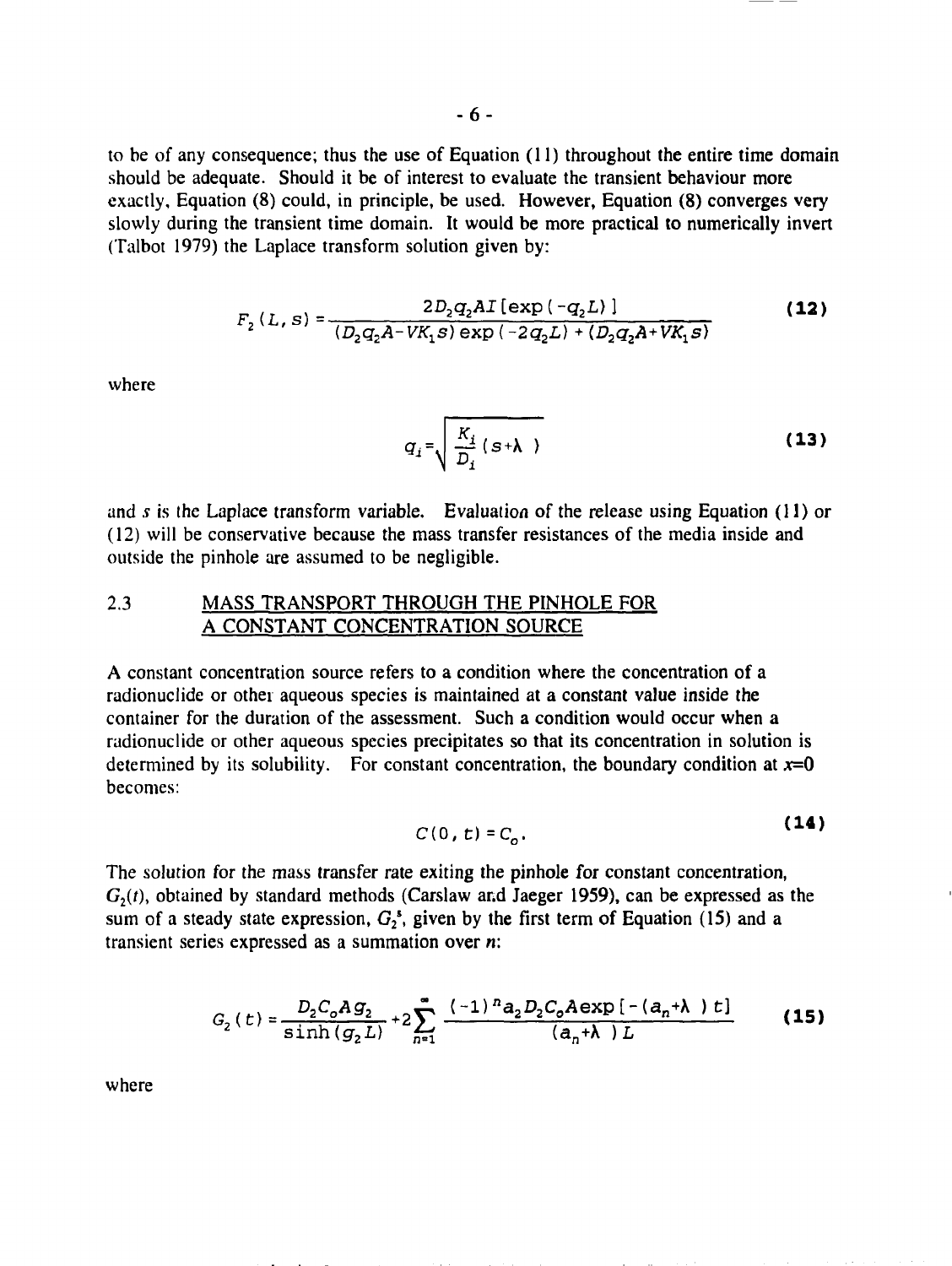$$
g_i = \sqrt{\frac{K_i \lambda}{D_i}}.
$$
 (16)

and

$$
a_n = \frac{(n\pi)^2 D_2}{K_2 L^2} \,. \tag{17}
$$

In the limit as  $\lambda$  goes to zero,  $G_2 = D_2C_c A/L$ .

Alternatively,  $G_2(t)$  can be found by numerically inverting the Laplace transform solution (Talbot 1979),  $G_{2}^{g}(s)$  where

$$
G_2^{\mathcal{Q}}(s) = \frac{D_2 C_0 A q_2}{\sinh (q_2 L) s}
$$
 (18)

and  $s$  is the Laplace transform variable.

#### 3. MASS TRANSPORT OUTSIDE THE PINHOLE (MEDIUM 3)

#### 3.1 MASS TRANSPORT OUTSIDE THE PINHOLE FOR AN INVENTORY-LIMITED SOURCE

To determine mass transport outside the pinhole, it is assumed that the container dimensions are large enough to be considered infinite in relation to the pinhole radius and that the external container surface can be considered as a plane surface at  $x=0$ . The mass transfer resistance outside the container is assumed to be large enough that medium 1 and medium 2 can be neglected. The mass balance equation in three dimensions in Cartesian coordinates, *x,y* and *z* is:

$$
K_3 \frac{\partial C}{\partial t} = D_3 \left( \frac{\partial^2 C}{\partial x^2} + \frac{\partial^2 C}{\partial y^2} + \frac{\partial^2 C}{\partial z^2} \right) - \lambda \quad K_3 C
$$
 (19)

where  $K_3$  is the capacity factor of the medium outside the pinhole and  $D_3$  is the total intrinsic diffusion coefficient outside the pinhole.

The origin of the coordinate system is chosen to be at the centre of the pinhole at the outer container surface. Initially the concentration of radionuclide in the medium external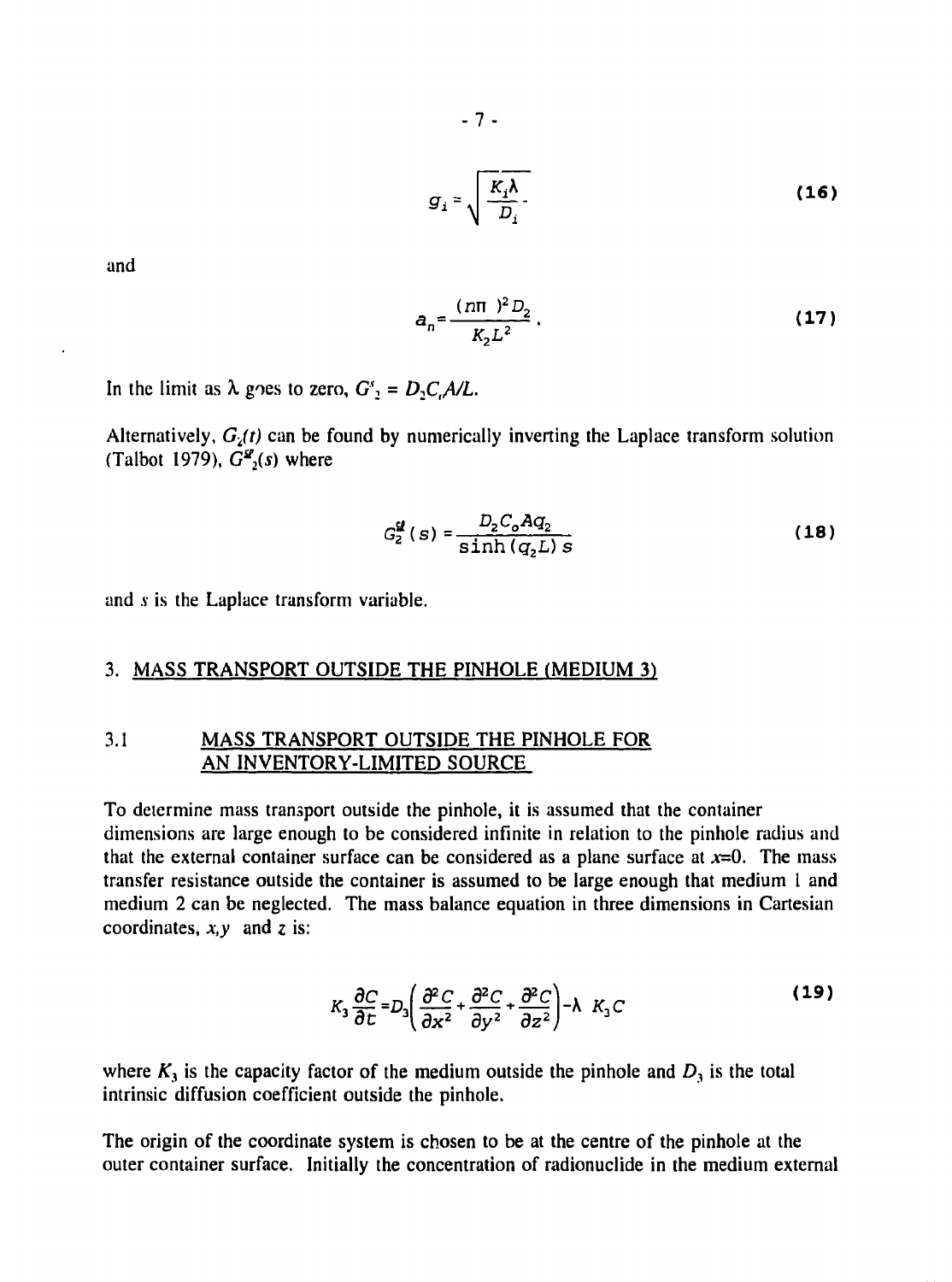to the container is assumed to be zero. The Laplace transform of the Green's function, *G(.x,y,z,s\x',y',z')* (Chambré et al. 1986, Carslaw and Jaeger 1959) for the half space,  $x > 0$ , having a zero flux boundary condition at  $x=0$  and satisfying the mass balance equation and initial condition is:

$$
G(x, y, z, s | x', y', z') = \frac{\exp(-q_3 \sqrt{(x-x')^2 + (y-y')^2 + (z-z')^2})}{2\pi D_3 \sqrt{(x-x')^2 + (y-y')^2 + (z-z')^2}}
$$
(20)

where  $q_3$  is given by Equation (13) with the subscript 3 indicating the medium outside the container and  $x'$ ,  $y'$ , $z'$  are the coordinates of the point source of unit strength associated with the Green's function.

Referring to Equations (4) and (6) and assuming that the Laplace transform of the outward flux,  $S(s)$ , is constant over the cross section of the pinhole, the Laplace transform of the boundary condition at  $x=0$  for an inventory-limited source, can be expressed as:

$$
K_1VCS = I - \lambda K_1VC - S(S) A.
$$
 (21)

According to the theory of Green's functions, the Laplace transform of the concentration over the cross section of the pinhole, can be expressed as:

$$
C(0, y, z, s) = S(s) \iint_{A(y', z')} G(0, y, z, s | 0, y', z') dA
$$
 (22)

where  $dA$  is an element of area on the cross section of the pinhole and  $A(y',z')$  is the area of the pinhole. Carslaw and Jaeger (1959) have evaluated the integral in Equation (22) for a circle of radius,  $R$ . From Carslaw and Jaeger (Carslaw and Jaeger 1959, page 260), the Laplace transform of the concentration at the centre of the hole can be expressed as:

$$
C(0,0,0,s) = \frac{S(s) [1-\exp(-Rq_3)]}{D_3q_3}
$$
 (23)

The Laplace transform of the total mass transfer rate,  $F_3^2(s) = S(s)A$ , over the cross section of a circular hole, can be determined by applying the concentration at the centre to the entire cross section of the hole, and combining the result with Equation (21) to yield:

$$
F_3^{\mathcal{L}}(s) = \frac{IK_3 A}{K_1 V q_3 [1 - \exp(-q_3 R)] + K_3 A}.
$$
 (24)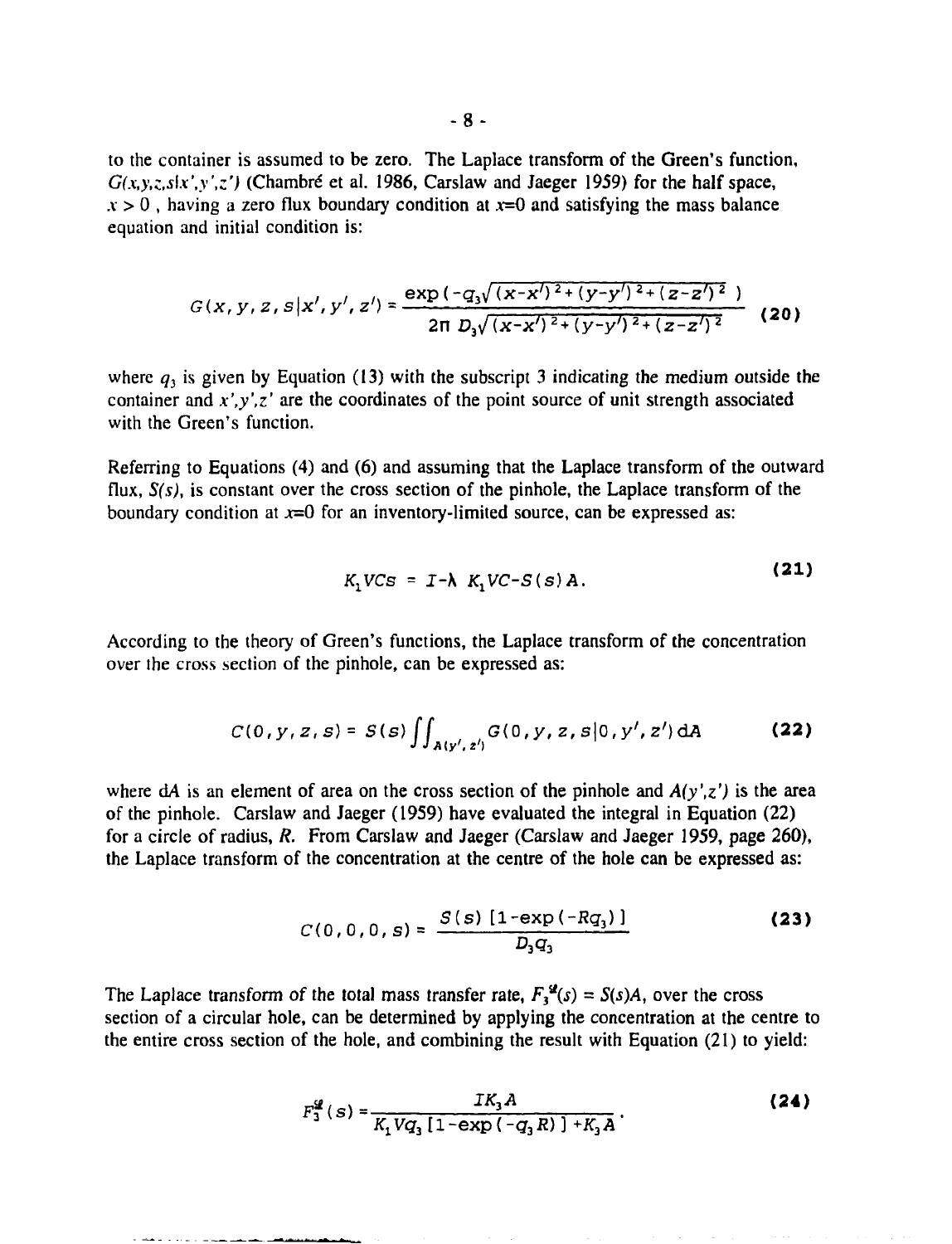An approximate expression for the mass transfer rate from the hole,  $F_1(t)$ , can be obtained by expanding the exponential term in Equation (24) in a series, retaining only the first two terms of the series and using a table of Laplace transforms (Healy 1967) to obtain:

$$
F_3(t) = \frac{IAD_3}{K_1VR} \exp\left(-\frac{AD_3}{K_1VR}t - \lambda t\right), \qquad t > \frac{100K_3R^2}{D_3}.
$$
 (25)

Equation (25) applies for times when the diffusion front has progressed a distance of more than ten radii (of the pinhole) into medium 3 ( $t > 100K<sub>3</sub>R<sup>2</sup>/D<sub>3</sub>$ ). For these times, sorption in the external medium no longer has a significant effect on the concentration gradient at the exit of the pinhole such that the mass transfer rates from the pinhole become independent of *K<sup>y</sup>*

Chambré et al. (1986) derived ratios between the mass transfer rates from circles and ellipses of varying eccentricity having the same cross sectional area. For steady state conditions the dependence of the mass transfer rates on the shape of the pinhole cross section is not large (less than a factor of 2 for elliptical holes with semi-axes ratios greater than 0.1 ). Thus it is reasonable to assume that the shape of the pinhole is not important for most practical purposes.

### 3.2 MASS TRANSPORT OUTSIDE THE CONTAINER FOR CONSTANT CONCENTRATION

For constant concentration, the Laplace transform of the boundary condition at  $x=0$  is:

$$
C(0, s) = \frac{C_o}{s}.
$$
 (26)

Applying the method described for the inventory-limited release, the Laplace transform of the total mass transfer rate from the hole,  $G^{\mathcal{Q}}_3(s)$ , can be expressed as:

$$
G_3^{\mathcal{G}} = \frac{\pi R^2 D_3 C_0 q_3}{S [1 - \exp[-q_3 R)]} \tag{27}
$$

The steady state mass transfer rate in the time domain,  $G_3^s$ , can be found by multiplying Equation (27) by *s* and allowing *s* to go to zero to obtain:

$$
G_3^S = \frac{\pi R^2 D_3 C_o G_3}{1 - \exp(-g_3 R)}
$$
 (28)

where  $g_3$  is given by Equation (16).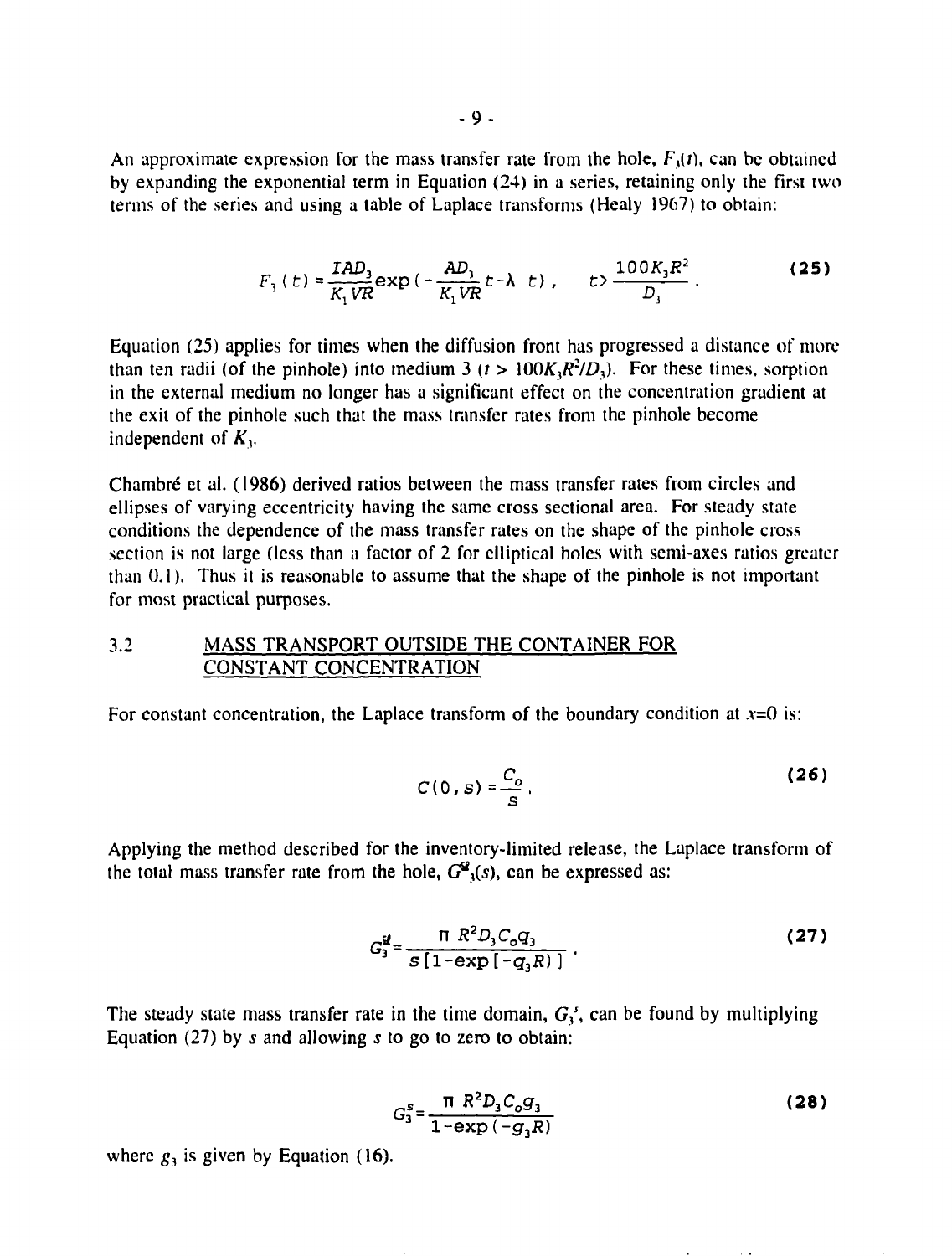In the limit as  $\lambda$  goes to zero,  $G_3$ <sup>*s*</sup> becomes  $\pi D_3 C_6 R$ . This can be compared with the expression,  $4D_3C_0R$ , from Rae (1985) for the same problem. The small difference in the initial constant ( $\pi$  rather than 4) is due to the assumptions used here, that the flux and concentration are uniform over the cross sectional surface area of the hole whereas Rae allowed the flux and concentration to vary.

The inversion of Equation (27) and the steady state mass transfer rate,  $4D_3C_6R$ , from Rae (1985) are illustrated in Figure 2 for the representative parameter values given in Table 1.

#### TABLE 1

| description                       | symbol                                     | values      | units              |
|-----------------------------------|--------------------------------------------|-------------|--------------------|
| diffusion coefficient in medium 3 | D,                                         | $3x10^{-4}$ | $m^2a^{-1}$        |
| area of pinhole                   | A                                          | $1x10^{-6}$ | m <sup>2</sup>     |
| capacity factor in medium 1       | $K_{i}$                                    | 0.3         | none               |
| capacity factor in medium 3       | $K_{1}$                                    | 0.3         | none               |
| internal volume of container      | V                                          | 0.5         | m <sup>3</sup>     |
| radionuclide decay constant       | λ                                          | 0.0         | $a^{-1}$           |
| constant concentration            | $\mathcal{C}_{\scriptscriptstyle{\alpha}}$ | 1.0         | mol/m <sup>3</sup> |
| initial inventory                 |                                            | 1.0         | mol                |

#### REPRESENTATIVE PARAMETER VALUES

The solution from Rae, for a zero radioactive decay constant, gives higher mass transfer rates than Equation (27) except at very early times. The difference between the two steady state mass transfer rates shown in Figure 2 is not large (less than a factor of 1.3) and would normally be less than the variability associated with the uncertainty in parameter values. According to Equation (27), the mass transfer rate increases as the decay constant increases, an effect that is somewhat counter-intuitive. As the decay constant increases, the depletion of the concentration outside the pinhole is increased. This depletion causes the concentration gradient to increase. It is assumed, however, that the concentration at the exit from the pinhole is maintained at a constant concentration. The combination of these effects results in increased mass transfer rates from the pinhole for increasing decay constants. To ensure conservatism, Equations (27) and (28) can be used for all values of the decay constant with the constant  $\pi$  replaced by 4.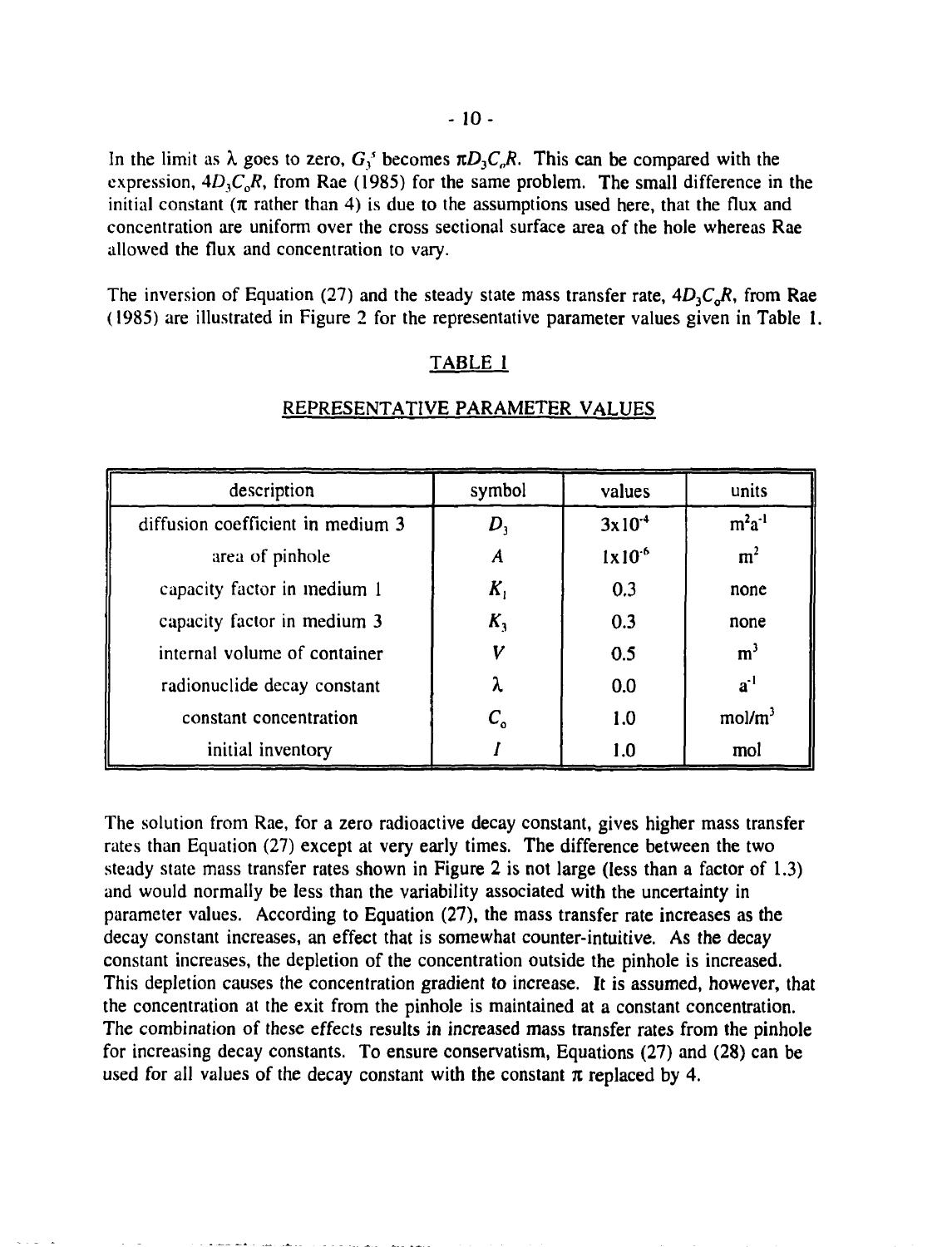

## **WASTE TECHNOLOGY DIVISION**

Environmental and Safety Assessment Branch **Fax: 204-753-2690**

**File No. R-3146 ESAB-96-094**

**1996 April 11**

**TO: J. Hoffmann**

**FROM: D.M. LeNeveu**

#### **ERRATUM FOR AECL-11540 COG-96-68**

**Please find attached an erratum for AECL-11540, COG-96-68.**

Luca

**DML/eh**

**iAmamVM»4Jt.iloc «ttp-U vit tnh**

# AECL EACL Memo Note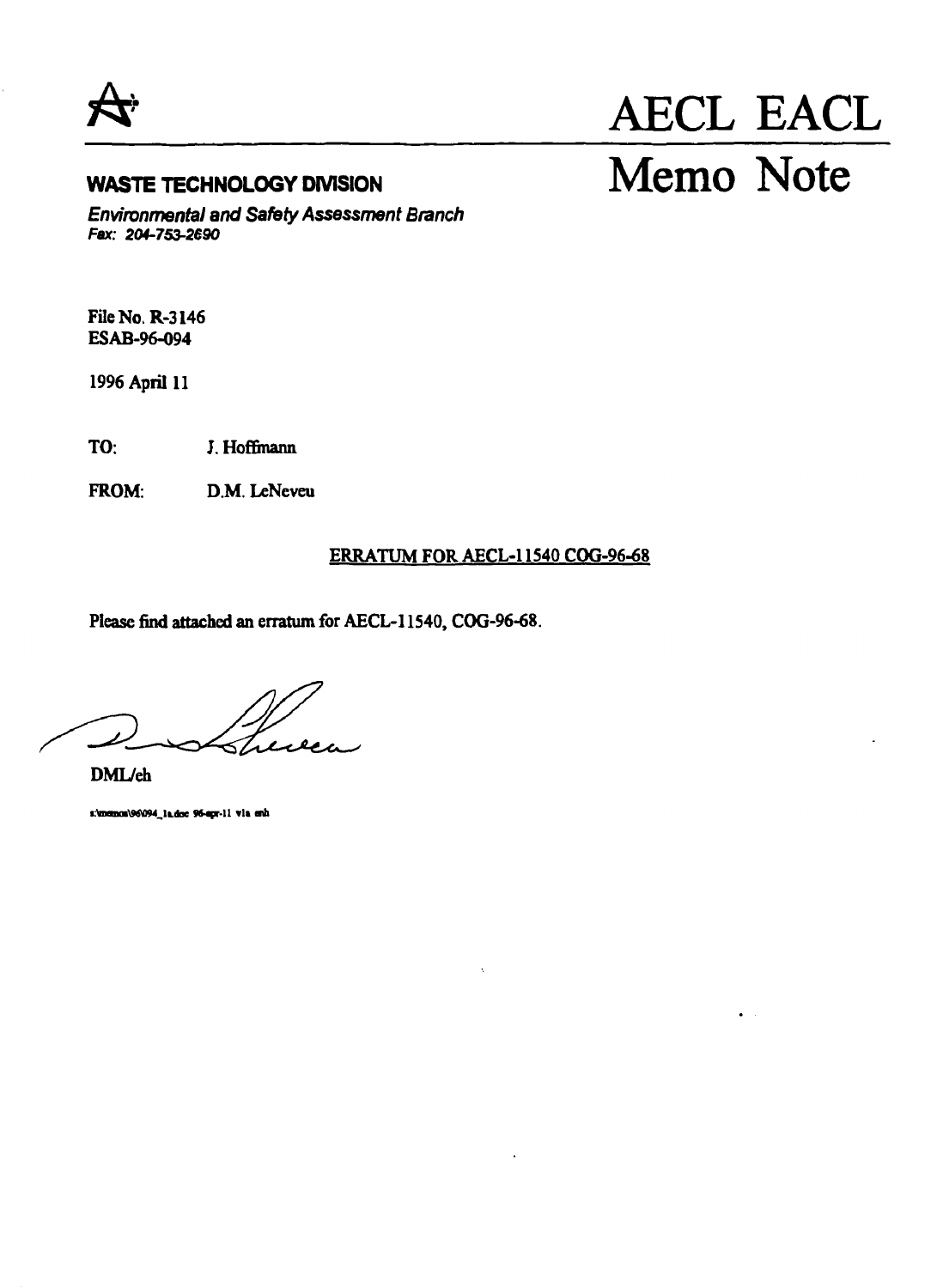#### **ERRATUM**

ř.

**Equation (12) on page 6 now reads:**

$$
F_2(L, s) = \frac{2D_2q_2AT[\exp(-q_2L)]}{(D_2q_2A - VK_1s)\exp(-2q_2L) + (D_2q_2A + VK_1s)}
$$
(12)

Equation (12) should read:

$$
F_2(L, s) = \frac{2D_2q_2A \exp(-q_2L)}{[D_2q_2A - VK_1(s+\lambda)] \exp(-2q_2L) + [D_2q_2A + VK_1(s+\lambda)]}
$$
(12)

Figure 2 now has Eqn(25) in the legend. Figure 2 should have Eqn(27)in the legend.

Figure 3 **now** has Eqn(22), Eqn(23) and Eqn(28) in the legend. Figure 3 should have  $\text{Eqn}(24)$ ,  $\text{Eqn}(25)$  and  $\text{Eqn}(30)$  in the legend.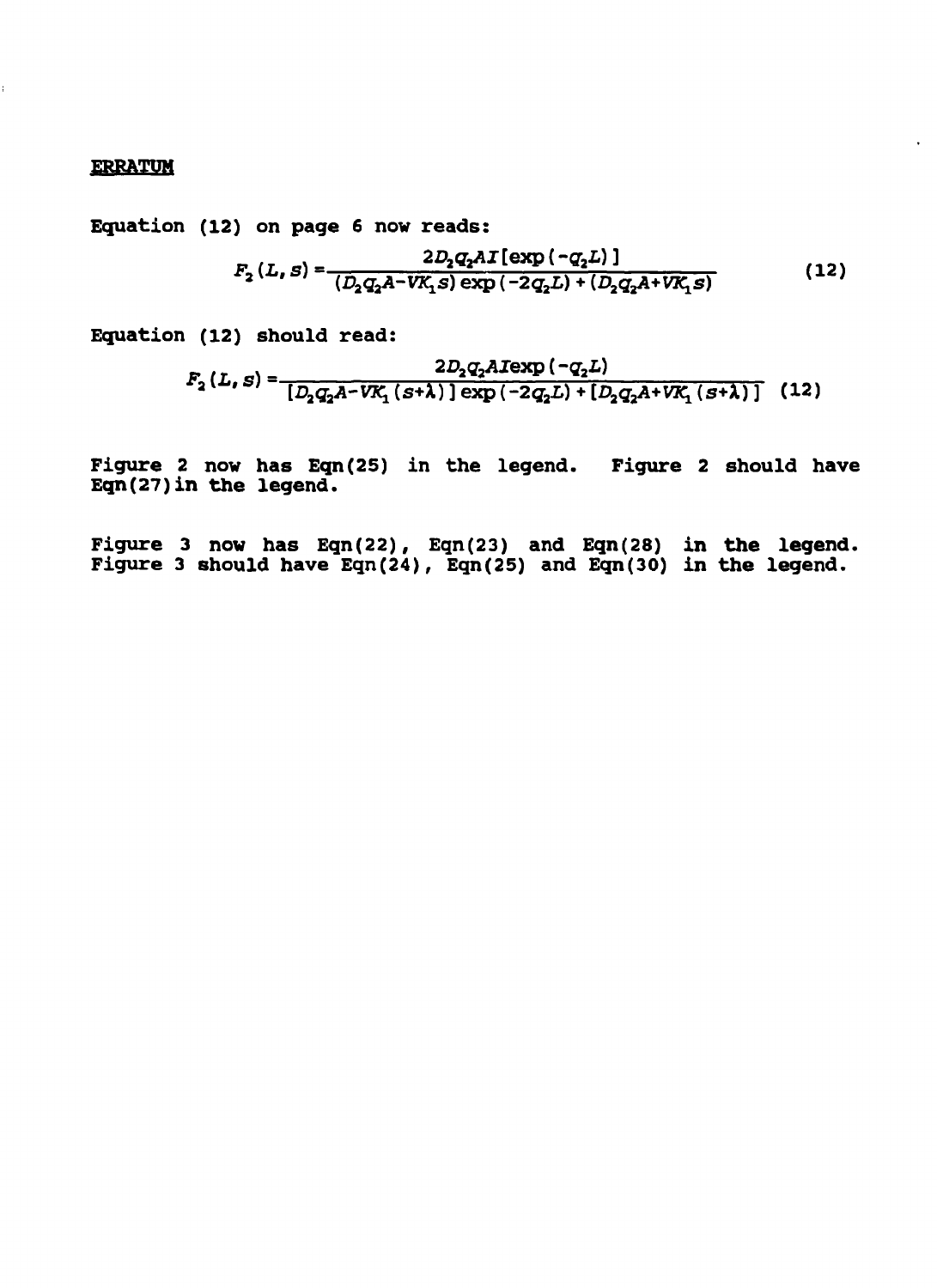

**FIGURE 2: Release Rates for Constant Concentration**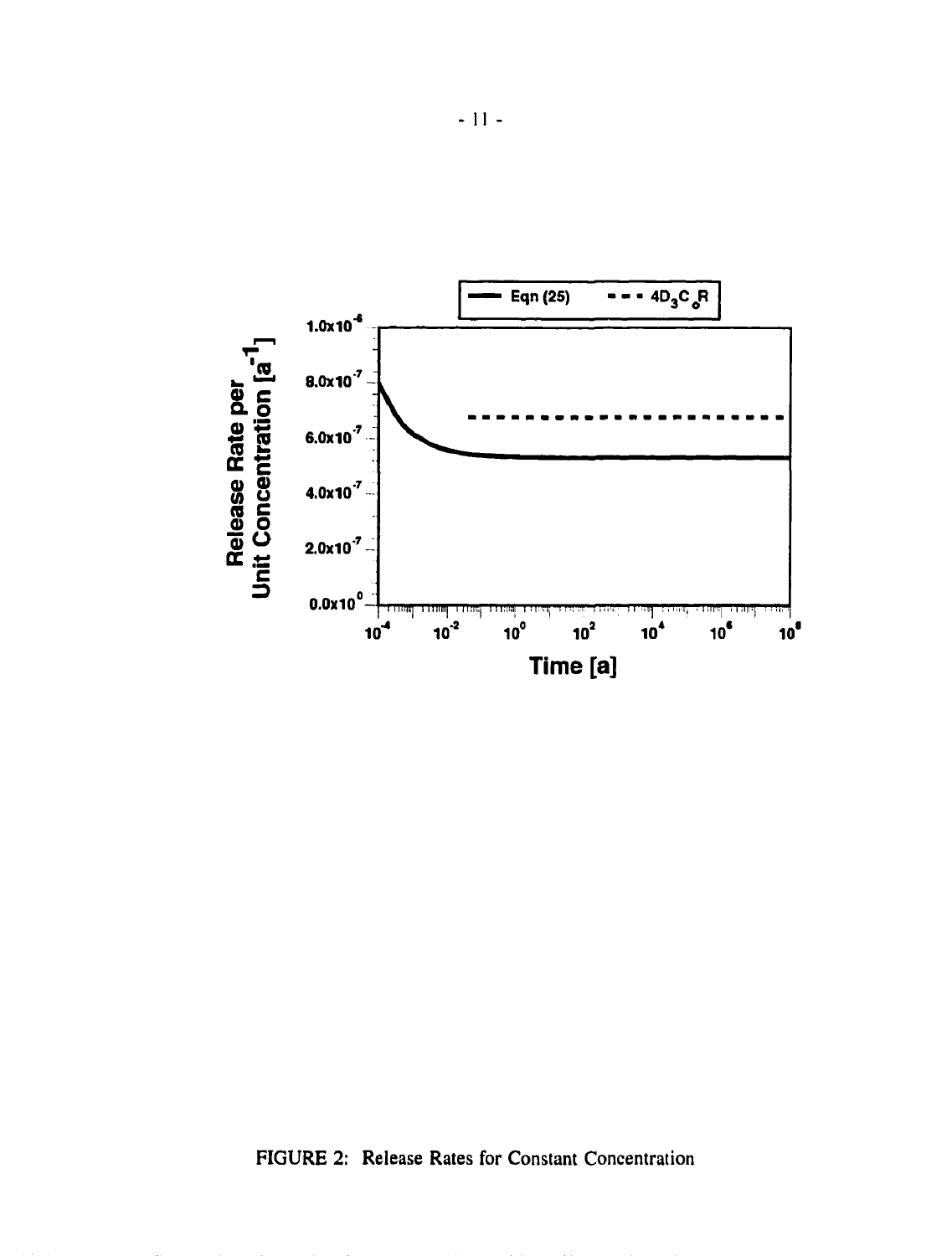#### 3.3 INVENTORY-LIMITED RELEASE DETERMINED FROM PSEUDO-STEADY STATE CONDITIONS

In the inventory-limited case, if it is assumed that the concentration inside the container changes slowly enough that pseudo-steady state conditions are achieved at all times, then, using the steady state expression from Rae, the Laplace transform of the relationship between total mass transfer rate from the hole and concentration at the exit of the pinhole can be expressed as:

$$
F_3^{\mathcal{L}}(s) = 4D_3RC(s)
$$
 (29)

Equation (29) and the equation for the boundary condition at  $x=0$  (Equation (21)) can be used to solve for  $F^2(x)$  which can be inverted from a table of transforms (Healy 1967) to obtain:

$$
F_3(t) = \frac{4ID_3R}{K_1V} \exp\left(-\frac{4D_3R}{K_1V}t - \lambda t\right), \qquad t > \frac{100K_3R^2}{D_3}.
$$
 (30)

Equation (25) and Equation (30) for  $F_3(t)$  differ only by the constants 4 and  $\pi$ .

#### 3.4 PREFERRED FORMULATION FOR INVENTORY-LIMITED RELEASE OUTSIDE THE CONTAINER

The question remains, which equation should be used to represent the mass transfer rate from the pinhole for an inventory-limited source, Equation (24), (25) or (30)? The mass transfer rates from the pinhole for these three equations are compared in Figure 3 for representative parameter values given in Table 1. As shown in Figure 3, the inversion of Equation (24) gives the highest values of the mass transfer rate at very early times (less than one year). Afterwards, until very long times, Equation (30) gives the highest mass transfer rates. At very long times, (greater than  $4x10<sup>5</sup>$  years) the inversion of Equation (24) gives slightly higher values of mass transfer rate. In waste management studies, the equation that predicts the highest mass transfer rates occurring the earliest is usually used. The early highest mass transfer rates from Equation (24) occur over such a small time interval that the contribution to the overall release of radionuclides is insignificant. A more salient factor is that the early high release is an artifact of modelling only one medium. In reality, it would take some time for the container to fill with water and for the concentration to move through the pinhole such that at early times, the mass transfer rate would be rising from a zero value rather than decreasing from a high value.

From these considerations it would be preferable to use Equation (30), over the entire time domain, for determining mass transfer rates in the external medium. Careful experimentation could perhaps determine the most accurate formulation; however, the

where  $\mathcal{L}=\mathcal{L}(\mathcal{L}(\mathcal{L}(\mathcal{L}(\mathcal{L}(\mathcal{L}(\mathcal{L}(\mathcal{L}(\mathcal{L}(\mathcal{L}(\mathcal{L}(\mathcal{L}(\mathcal{L}(\mathcal{L}(\mathcal{L}(\mathcal{L}(\mathcal{L}(\mathcal{L}(\mathcal{L}(\mathcal{L}(\mathcal{L}(\mathcal{L}(\mathcal{L}(\mathcal{L}(\mathcal{L}(\mathcal{L}(\mathcal{L}(\mathcal{L}(\mathcal{L}(\mathcal{L}(\mathcal{L}(\mathcal{L}(\mathcal{L}(\mathcal{L}(\mathcal{$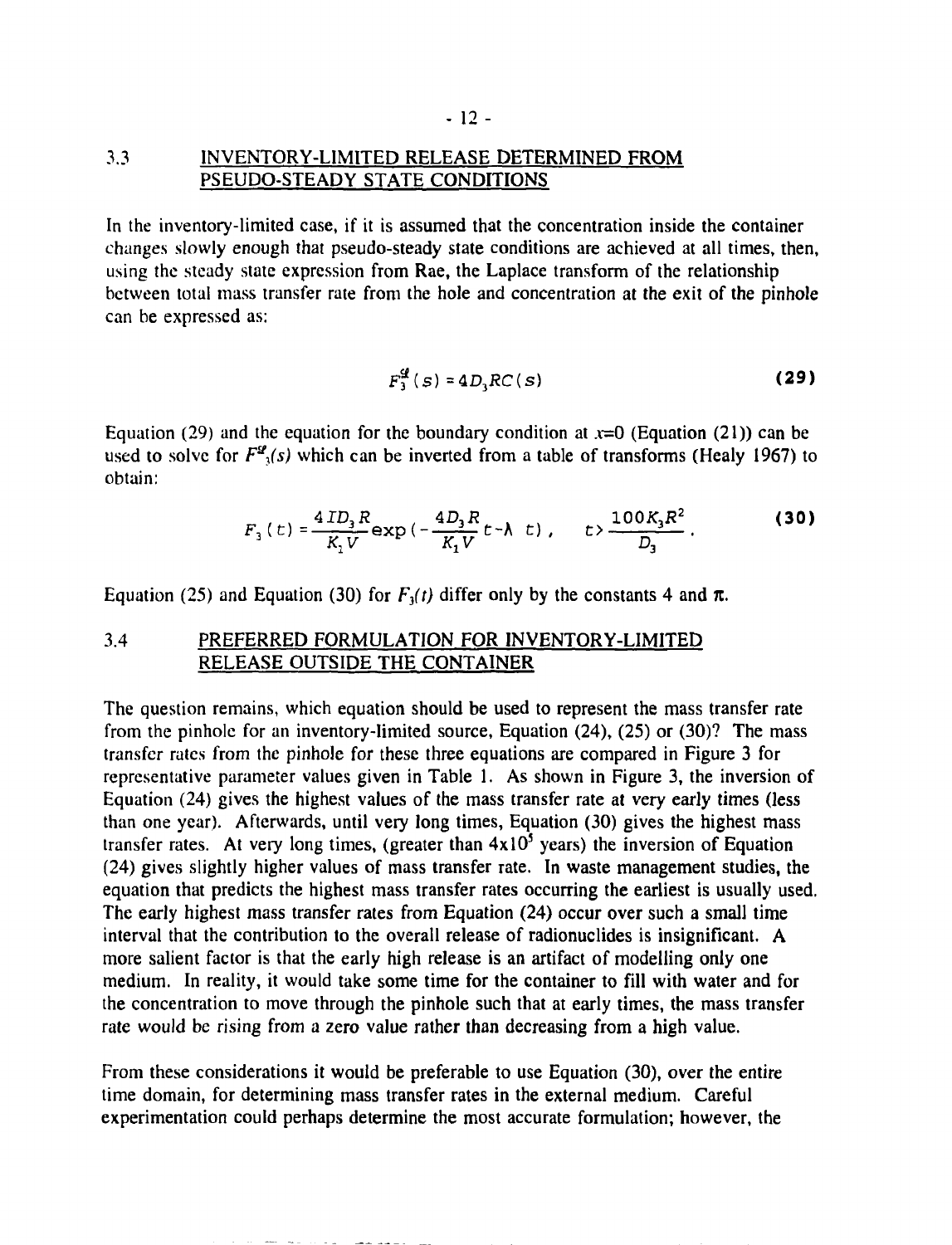

FIGURE 3: Release Rates for an Inventory-Limited Source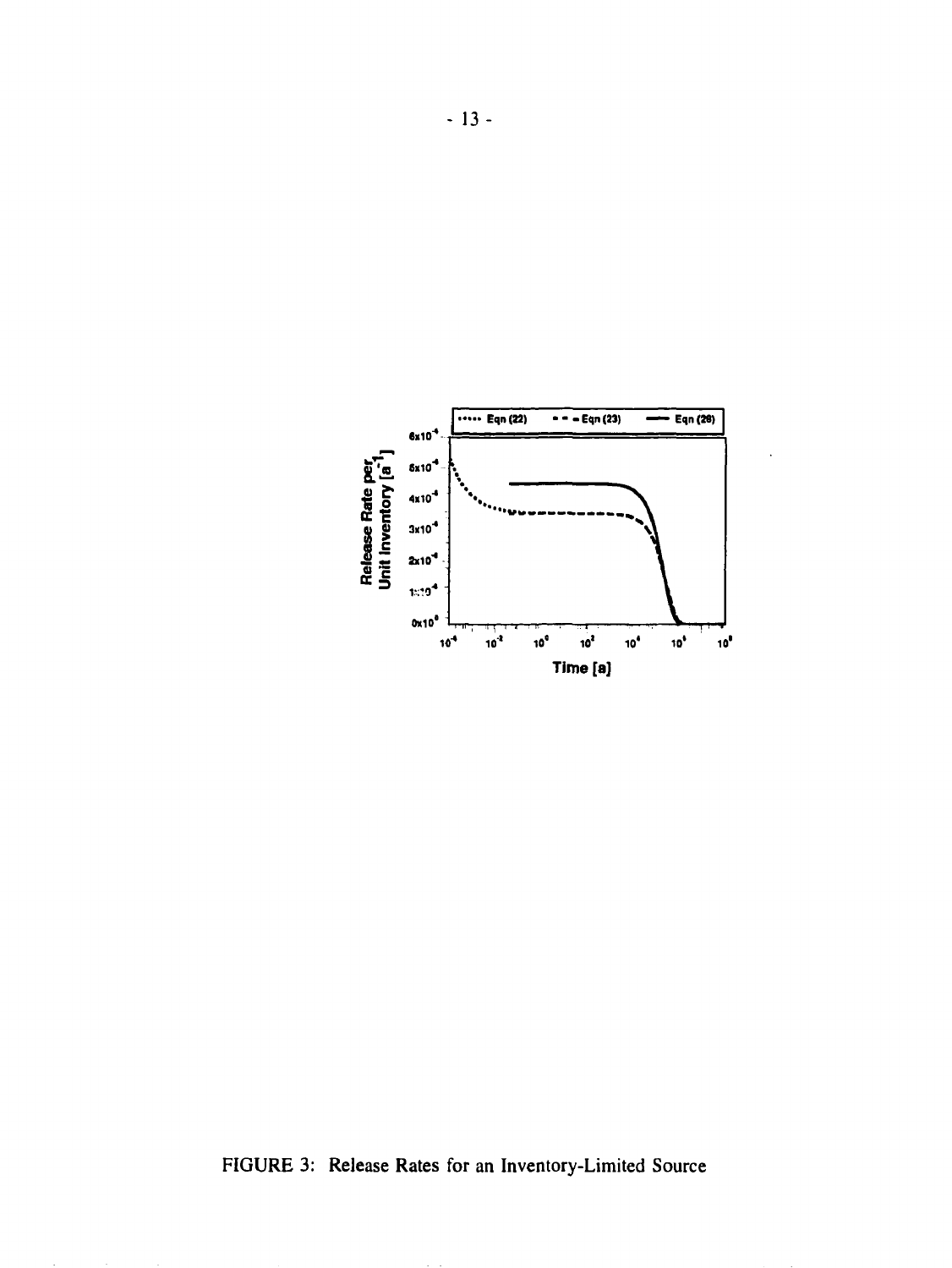uncertainty in the parameter values might be too large to allow for discrimination between the small differences obtained through the use of the different equations.

#### 4. MASS TRANSFER RESISTANCE

 $\sim$ 

The medium with the largest mass transfer resistance will have the largest influence in determining the overall mass transfer rates from a multi-media system (Rae 1985, Pescatore and Sastre 1988). This means that the equations in this study, that deal with mass transport in a single medium, can be used to approximate the entire system provided that the medium with the largest mass transfer resistance is identified. The addition of mass transfer resistances can also be used to determine expressions for mass transfer rates that take into account mass transport in all the media in the system simultaneously under steady state or pseudo- steady state conditions (Crank 1956).

By comparing the equations for  $F_2(L,t)$  and  $F_3(t)$  and the equations for  $G_2^s$  and  $G_3^s$  for the case where the decay constant is zero, the mass transfer resistances for the pinhole and for the external medium are defined to be  $L/D<sub>2</sub>$  and  $R/D<sub>3</sub>$  respectively. These are consistent with the definitions from standard sources (Crank 1956). For the constant concentration case, when the decay constants are non-zero, the standard definitions for mass transfer resistance do not apply. For this case, it is recommended that the medium with the smallest steady state mass transfer rate from Equations (15) and (27), be considered to be the most restrictive and to have the largest mass transfer resistance.

The work of DePaoli and Scott (1993) indicates the importance of including transient conditions in determining which medium dominates in controlling mass transport. However, because the dimensions of the pinhole are small, transients should be of short duration inside the pinhole and at the exit to the pinhole compared to the duration of the transient through the complete extent of the medium external to the pinhole. In this study it is suggested that the mass transfer resistance based on steady state conditions be used to determine the single most restrictive medium that controls mass transport. Use of a single medium for mass transport always results in a conservative determination of mass transfer rates because the mass transfer resistances of the other media are neglected.

Nevertheless, addition of mass transfer resistances can be used for the simultaneous consideration more than one medium. By examining the form of Equations (11) and (25) for the inventory-limited source, the total resistance  $R<sub>T</sub>$  of the two medium 2 and medium 3 can be expressed as:

$$
R_T = \frac{L}{D_2} + \frac{R}{D_3} \tag{31}
$$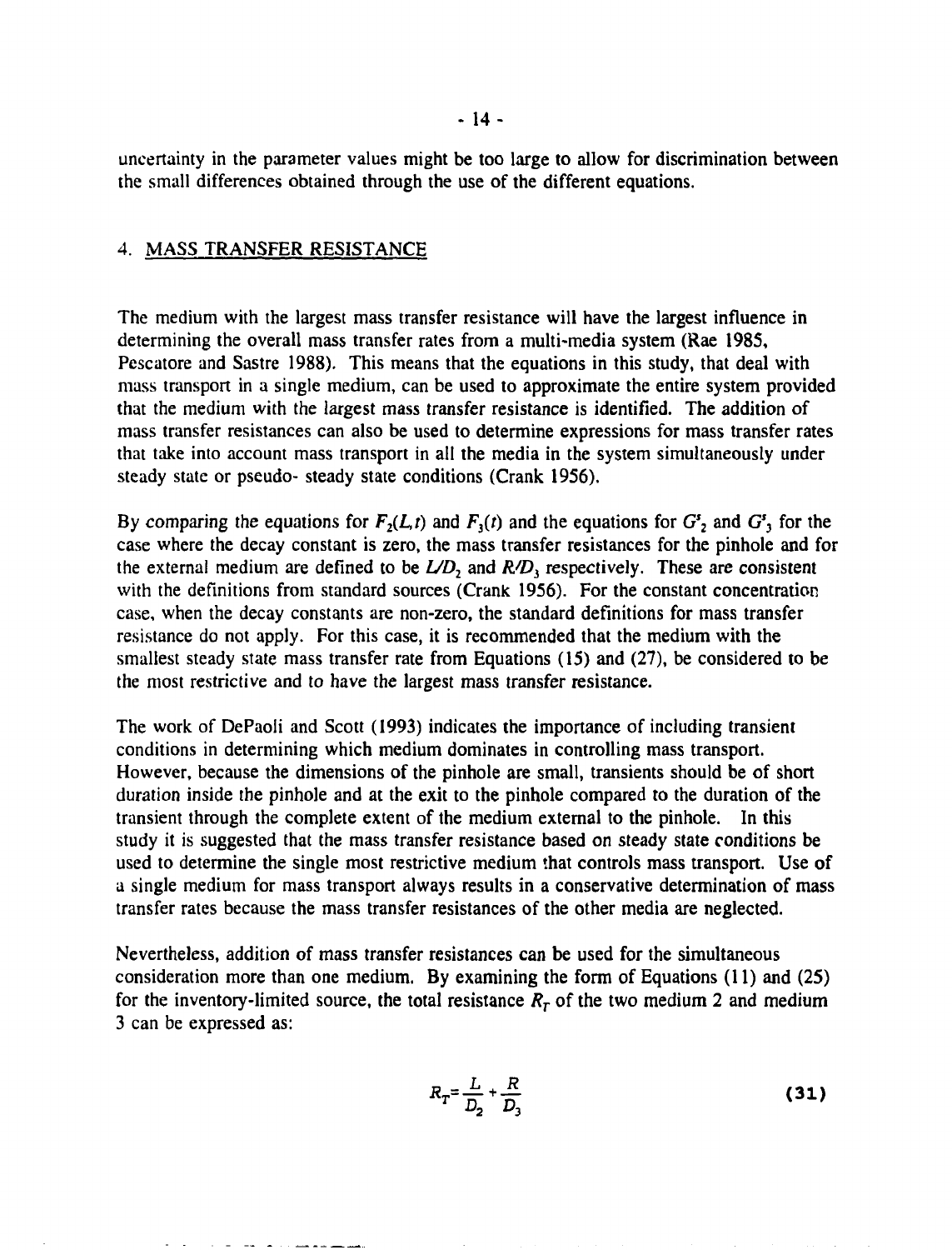Using the total resistance, the mass transfer rate from the pinhole for the inventory-limited case, *F(t),* can be expressed as:

$$
F(t) = \frac{IA}{K_1VR_T} \exp\left(-\frac{A}{K_1VR_T}t - \lambda t\right), \quad \frac{K_2AL}{K_1V}\leq 1.
$$
 (32)

Equation (32) would apply when the concentration was changing slowly enough that pseudo-steady state conditions would apply in both media,  $(t > 100K<sub>3</sub>R<sup>2</sup>/D<sub>3</sub> + K<sub>2</sub>L<sup>2</sup>/D<sub>2</sub>$ ).

By analogy with medium 3, the mass transfer resistance for medium 1 would be, *R/D,.* The resistance of medium 1, could be added to the total resistance such that Equation (32) would apply simultaneously to all media in the system provided that an additional factor of  $100K_1R^2/D_1$  is added to account for the increase in the duration of the transient. A similar result can be obtained for the constant concentration case under steady state conditions when the decay constant is zero.

#### 5. MULTIPLE HOLES

In general, the equations in this paper should only be used when the area of the pinhole is very much smaller than the surface area of the container and when multiple holes are far enough apart that they can be treated independently. Pescatore and Sastre (1988) described the conditions under which multiple holes become close enough to interact.

#### 6. CONCLUSION

For most analyses of the containment of radioactive wastes, radionuclide mass transfer rates from pinholes in containers can be adequately modelled by the equations developed here. The medium with the largest mass transfer resistance should be used for the equations with mass transport in a single medium. This will provide a conservative determination of the mass transfer rate from pinholes because the mass transfer resistances of the other media have been neglected. The equations give both transient and steady state mass transfer rates from a pinhole for constant concentration source conditions and for inventory-limited source conditions, and take into account the effect of radioactive decay. The concept of addition of resistances has been used to obtain an expression for inventory-limited release under pseudo-steady state conditions that takes into account mass transport in all media in the system simultaneously.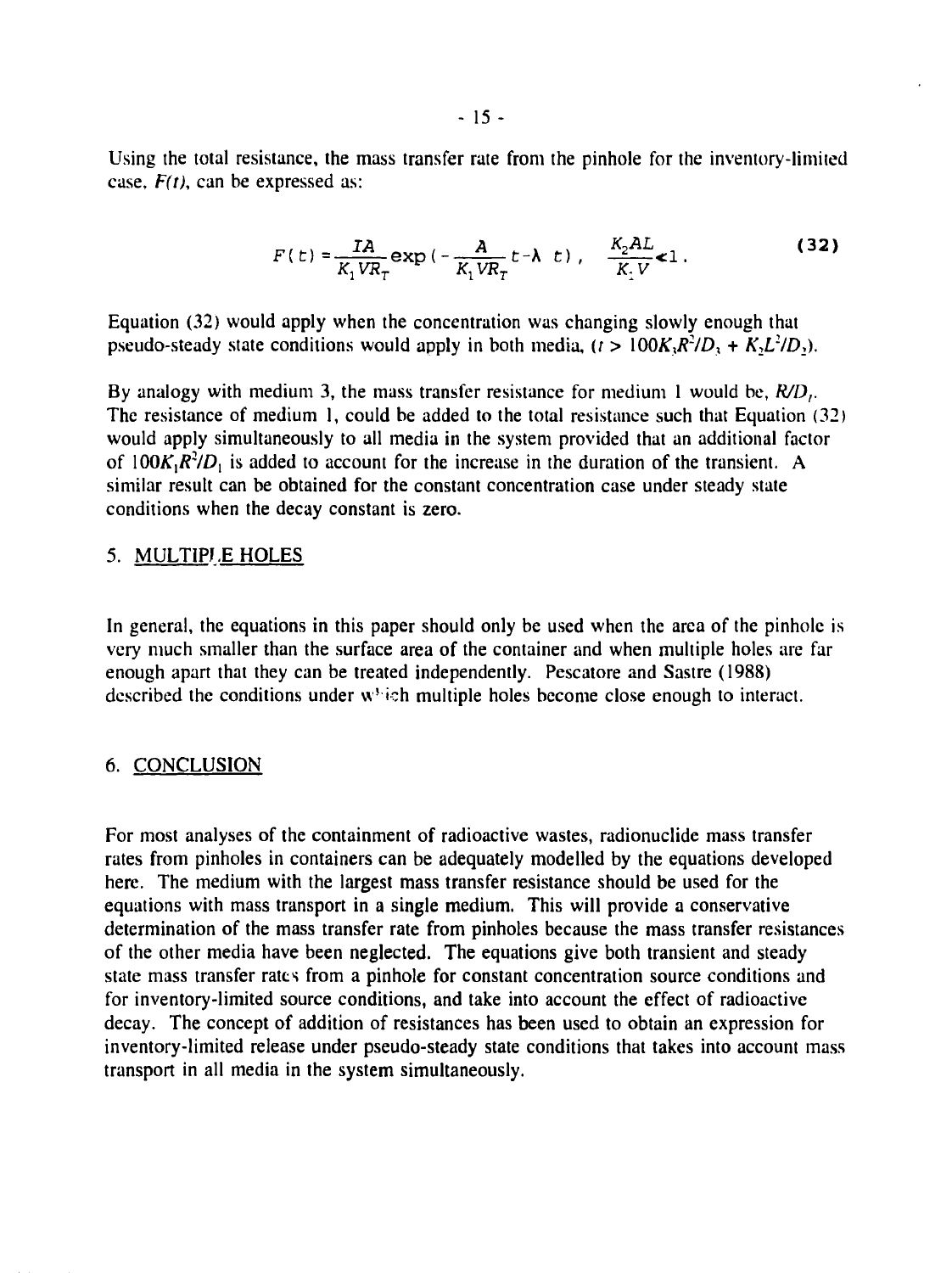#### ACKNOWLEDGMENT

The author would like to thank T.H. Andres for his valuable suggestions for improvements to this paper. This work was conducted as part of the Canadian Nuclear Fuel Waste management Program which is jointly funded by Atomic Energy of Canada Limited and Ontario Hydro under the auspices of the CANDU Owners Group.

#### REFERENCES

Carslaw, H.S. and J.C. Jaeger. 1959. Conduction of Heat in Solids. Oxford at the Clarendon Press.

Chambré, P.L., W.W.-L. Lee, C/.L. Kim. and T.H. Pigford. 1986. Transient and steady state radionuclide transport through penetrations in nuclear waste containers, Lawrence Berkeley Laboratory Report, LBL-21806.

Cook, A.J. 1988. A desk study of surface diffusion and mass transport in clay. British Geological Survey Technical Report WE/88/34.

Crank, J. 1956. Mathematics of Diffusion, Oxford at the Clarendon Press, page 44.

DePaoli, D.W. and T. C. Scott. 1993. A numerical study of transient mass transport through a circular hole connecting two semi-infinite media. Nuclear Technology, 101, 54.

Goodwin, B.W., D.B. McConnell, T.H. Andres, W.C. Hajas, D.M. LeNeveu, T.W. Melnyk, G.R. Sherman, M.E. Stephens, J.G. Szekely, P.C. Bera, C.M. Cosgrove, K.D. Dougan, S.B. Keeling, C.I. Kitson, B.C. Kummen, S.E. Oliver, K. Witzke, L. Wojciechowski, A.G. Wikjord. 1994. The disposal of Canada's nuclear fuel waste: postclosure assessment of a reference system. Atomic Energy of Canada Limited Report, AECL-10717, COG-93-7.

Healy, M. 1967. Tables of Laplace, Heaviside, Fourier, and Z Transforms, W. R. Chambers Ltd. Edinburgh and London.

Oscarson, D.W. 1994. Surface diffusion: is it an important transport mechanism in compacted clays. Clay Miner. 42, 534.

Pescatore, C. and C. Sastre, 1988. Mass transfer from penetrations in waste containers. Materials Research Society Symp. Proc. Vol.112.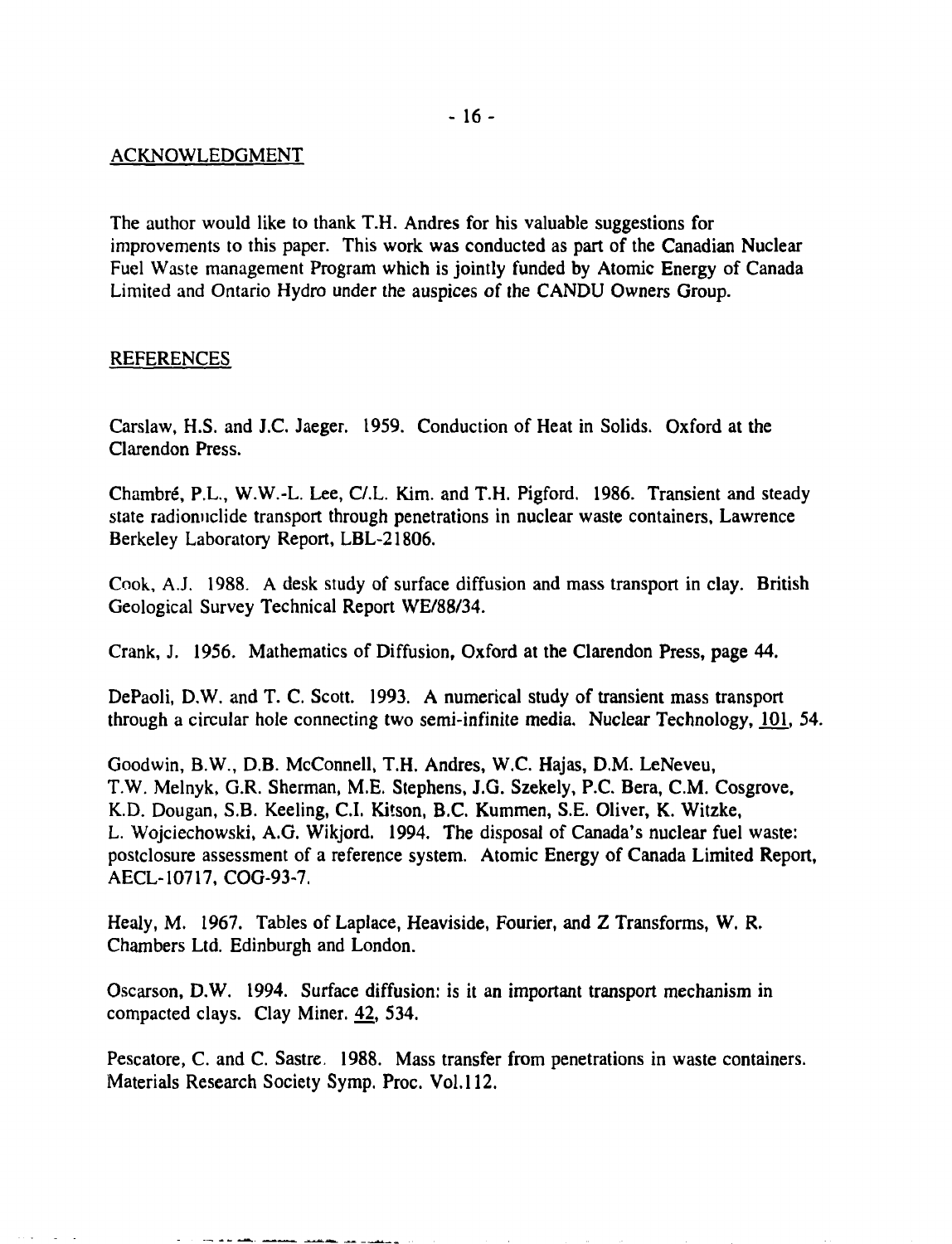Rae, J. 1985. Leaks from Circular Holes in Intermediate-Level Waste Containers. United Kingdom Atomic Energy Authority Report, AERE R. 11631.

> $\cdot$  $\sim$   $\sim$

Talbot, A. 1979. The accurate numerical inversion of Laplace transforms. J. Inst. Maths Applies, 23, 97.